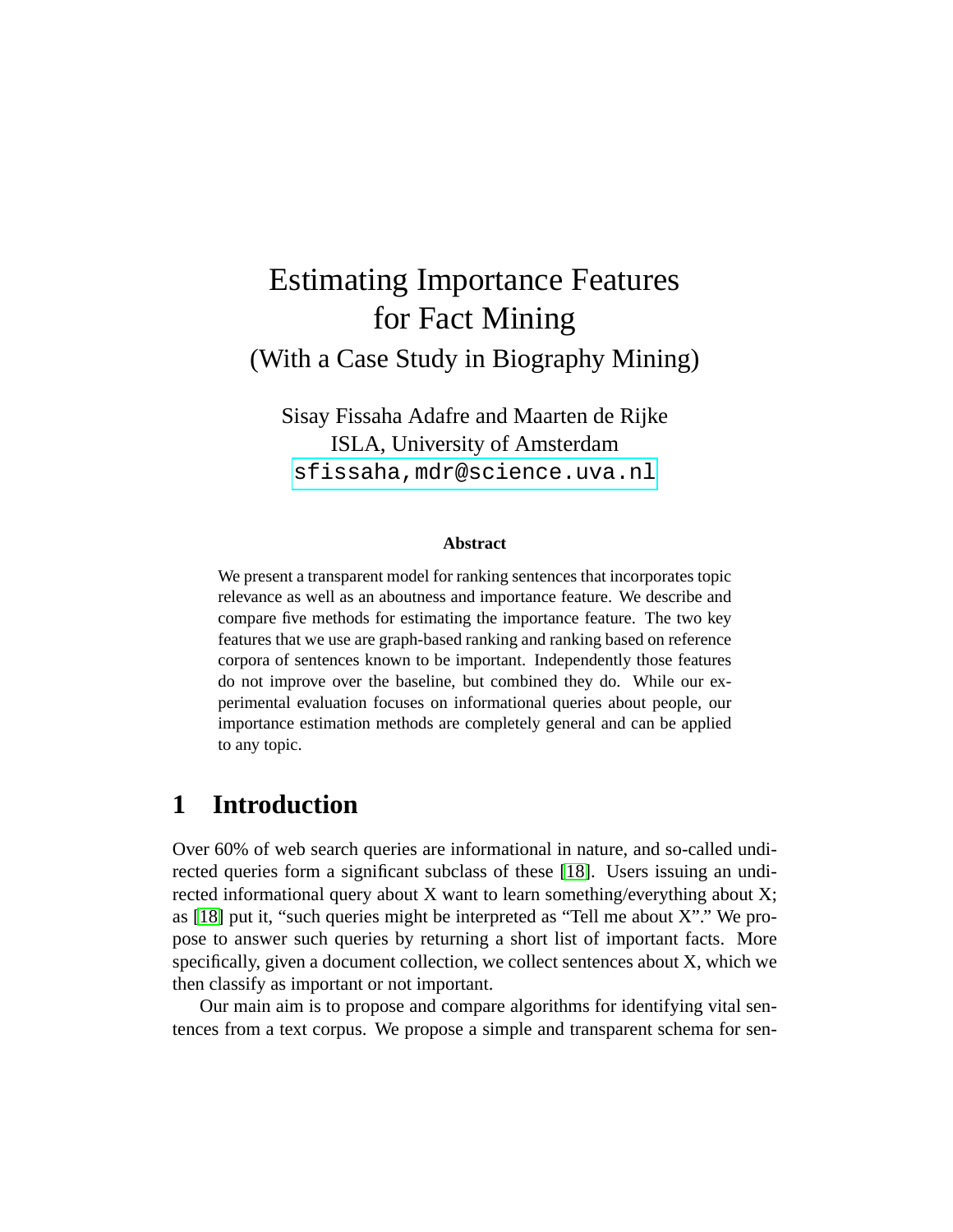tence ranking algorithms based on (1) ranking the passage (containing the sentence) with respect to its relevancy for a given topic, (2) the extent to which the sentence discusses the topic, and (3) an importance feature for the sentence. Our main research question concerns this importance feature: how can we estimate it? We explore the impact of two main components. First, the use of graph-based sentence ranking as a way of capturing the intuition that importance is a *global* notion. Second, the use of a reference corpus consisting of sentences (known or assumed to be important) about entities of the same category as the entity for which we are seeking important sentences. Our main contribution is an importance estimation method—plus an evaluation of this method—that combines a corpus-based approach to capturing the knowledge encoded in sentences known to be important with a graph-based method for ranking sentences.

To make matters concrete in our experimental evaluation, we restrict the evaluation to finding important facts about a person—our methods, however, are completely general, and can be applied to any topic. In the people case, we take a sentence to be important if it specifies "identifying" properties of the person and/or important events in his or her life time. These include biographical details (date of birth, death, etc.); education; occupation; start or end of an important event; important achievements; marriage related facts.

The remainder of the paper is organized as follows. Section [2](#page-1-0) defines the task in detail. In Section [3](#page-3-0) we introduce a schema for importance ranking, and provide descriptions of methods for estimating importance features. Section [4](#page-8-0) presents our experimental set-up (including the use of Wikipedia as a reference corpus) and the results of experiments aimed at comparing the effectiveness of various importance features. We discuss related work in Section [5](#page-15-0) and conclude in Section [6.](#page-16-0)

### <span id="page-1-0"></span>**2 The Task**

The task we address in this paper is to identify sentences that are most important for the topic under consideration. In other words, our task is to identify, in a general newspaper text corpus, definition-like sentences for the topic at hand. In the experimental evaluation in this paper (Section [4\)](#page-8-0), we restrict ourselves to finding important information about people so as to remain focused. In that case, importance of a sentence is judged from the perspective of biographical importance. Consider an example, where the person of interest is William H. McNeill. The sentences below are marked "V" (vital) or "O" (for okay, meaning not vital but still relevant); no sentence is marked "non-relevant."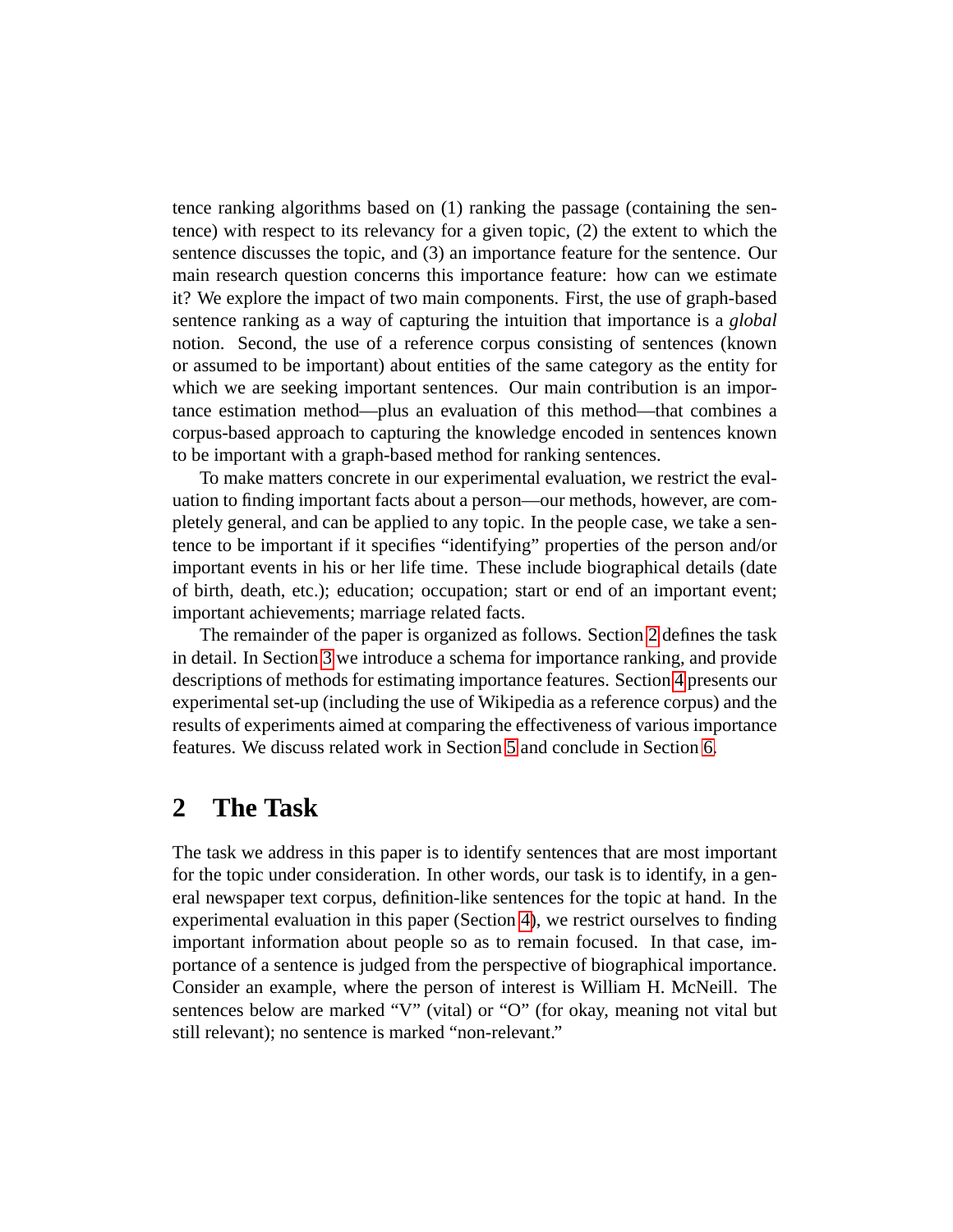- V "William H. McNeill" (born 1917, Vancouver, British Columbia) is a Canadian historian.
- V He is currently Professor Emeritus of History at the University of Chicago.
- V McNeill's most popular work is "The Rise of the West".
- O The book explored human history in terms of the effect of different old world civilizations on one another, and especially the dramatic effect of western civilization on others in the past 500 years.
- O It had a major impact on historical theory, especially in distinction to Oswald Spengler's view of distinct, independent civilizations.
- V McNeill is the son of theologian James T. McNeill and the father of historian, J.R. McNeill.
- O His most recent book, with his son, is "The Human Web".

The vital sentences describe the person directly (informing us about "identifying" properties), while the others describe a book he wrote. In reply to the question "Tell me about William H. McNeill," the first type is clearly preferred.

Solutions to the task we describe can be used to improve information access by providing a focused summary in response to undirected informational queries about a topic. Second, it can be used as a first step in generating structured information about a given topic, where subsequent processing would organize the material in a coherent manner. Our task is similar to the task assessed at the WiQA pilot at CLEF 2006 [\[14\]](#page-18-0): there, the idea is to collect important (new) snippets (from Wikipedia pages) on a topic  $t$  that supplement an existing Wikipedia page on t. We, in contrast, are interested in harvesting important snippets from arbitrary sources (news paper corpora, the web, . . . ) and do not want to assume that we have a Wikipedia page as a starting point nor do we want to address novelty checking/duplicate detection in this paper. Finally, our task also differs from biography-related tasks considered at DUC 2004 or the TREC QA track. Ours is a sentence retrieval task, where the sentence is the unit of retrieval, and not a smaller unit, and we are not limited to biographies. As a consequence, we need to generate a new test set which allows for a proper evaluation of the methods to be introduced below; see Section [4.](#page-8-0)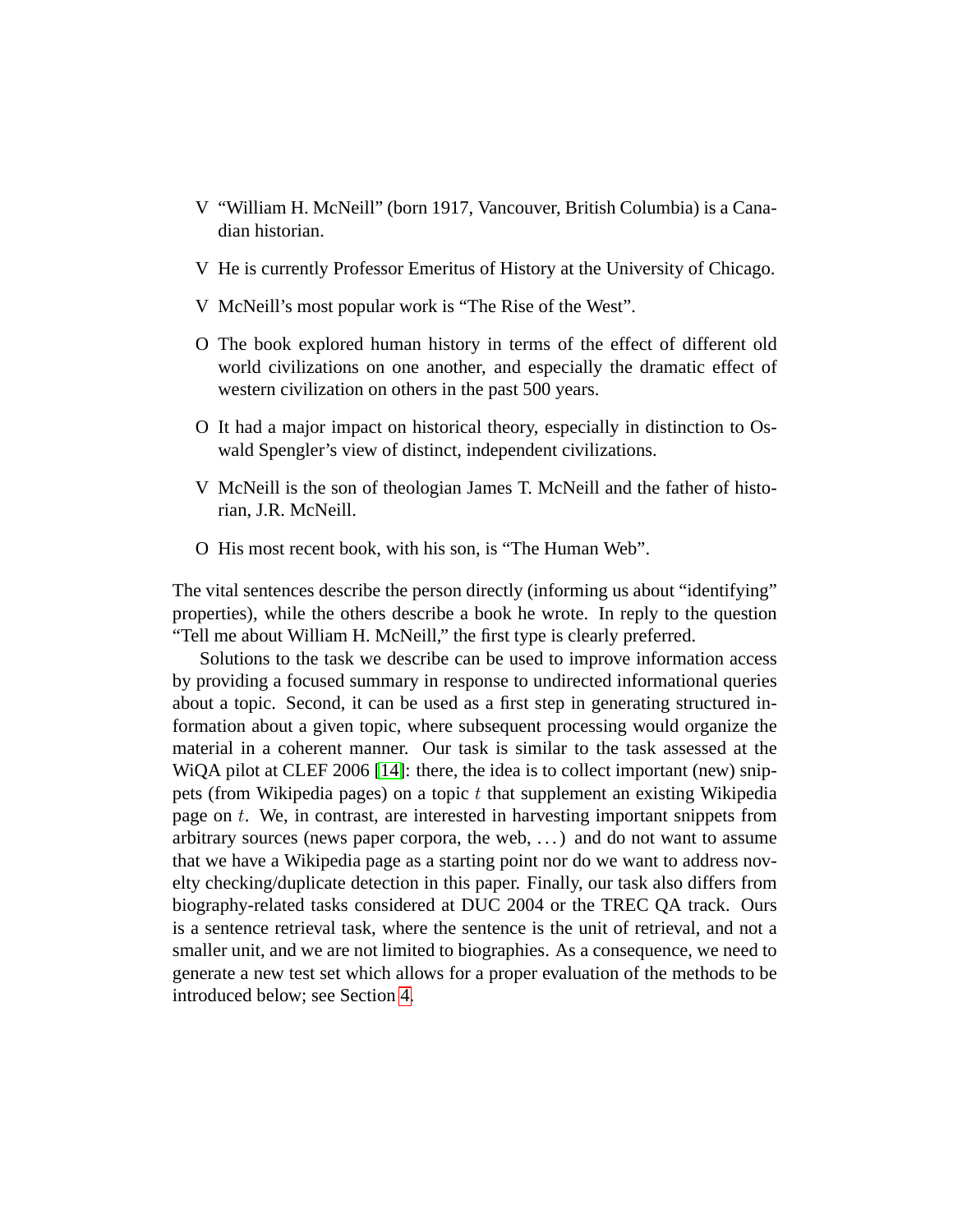## <span id="page-3-0"></span>**3 Estimating Importance**

In this section we describe our algorithms for identifying important sentences. We provide a high level overview, and follow with descriptions of methods for estimating importance features.

### **3.1 Overview**

We propose a group of methods for ranking sentences by importance, based on the following formula. Given a topic t (of category c),<sup>[1](#page-3-1)</sup> we estimate the importance of sentence  $s$  for the topic  $t$ 

<span id="page-3-2"></span>
$$
score(s, t, c) \propto \mu(s) \cdot \lambda(s) \cdot p(t| \text{passage}_s). \tag{1}
$$

Here,  $passage_s$  is the (unique) passage containing s and  $p(t|passage_s)$  is the topic likelihood. The features  $\lambda(s)$  and  $\mu(s)$  allow us to incorporate two key features:

- the extent to which the sentence s discusses the topic  $t(\lambda(s))$ , and
- the importance of s for the topic  $t$  ( $\mu(s)$ ).

To remain focused, we zoom in on different ways of expressing the importance feature  $\mu(s)$ , taking reasonably performing baseline settings for passage retrieval and the  $\lambda(s)$  parameter; see Section [3.2.](#page-4-0) Figure [1](#page-4-1) summarizes the methods we consider for importance estimation. Some (viz. M1, M2, M4, M5) use a *reference corpus* consisting of *reference sentences*. This corpus is a collection of documents, that depends on the category of the topic. Our assumption is that there is a high degree of content similarity among sentences describing entities in the same category. We operationalize this idea as follows. For a given category  $c$ , we create a reference corpus  $C_c$  and use this to rank sentences that are about an object in the category  $c$  and that have been harvested from, say, a newspaper corpus as potentially important sentences. We refer to sentences in the reference corpus as *reference* sentences, and to the harvested sentences that we aim to rank with respect to importance for a given topic as *target* sentences. The creation of the reference corpora used in this paper is described in Section [4.3.](#page-11-0)

<span id="page-3-1"></span><sup>&</sup>lt;sup>1</sup>Determining the category of a person can be set up as a classification task, see e.g., [\[11\]](#page-18-1); while interesting, this is outside the focus of our research here.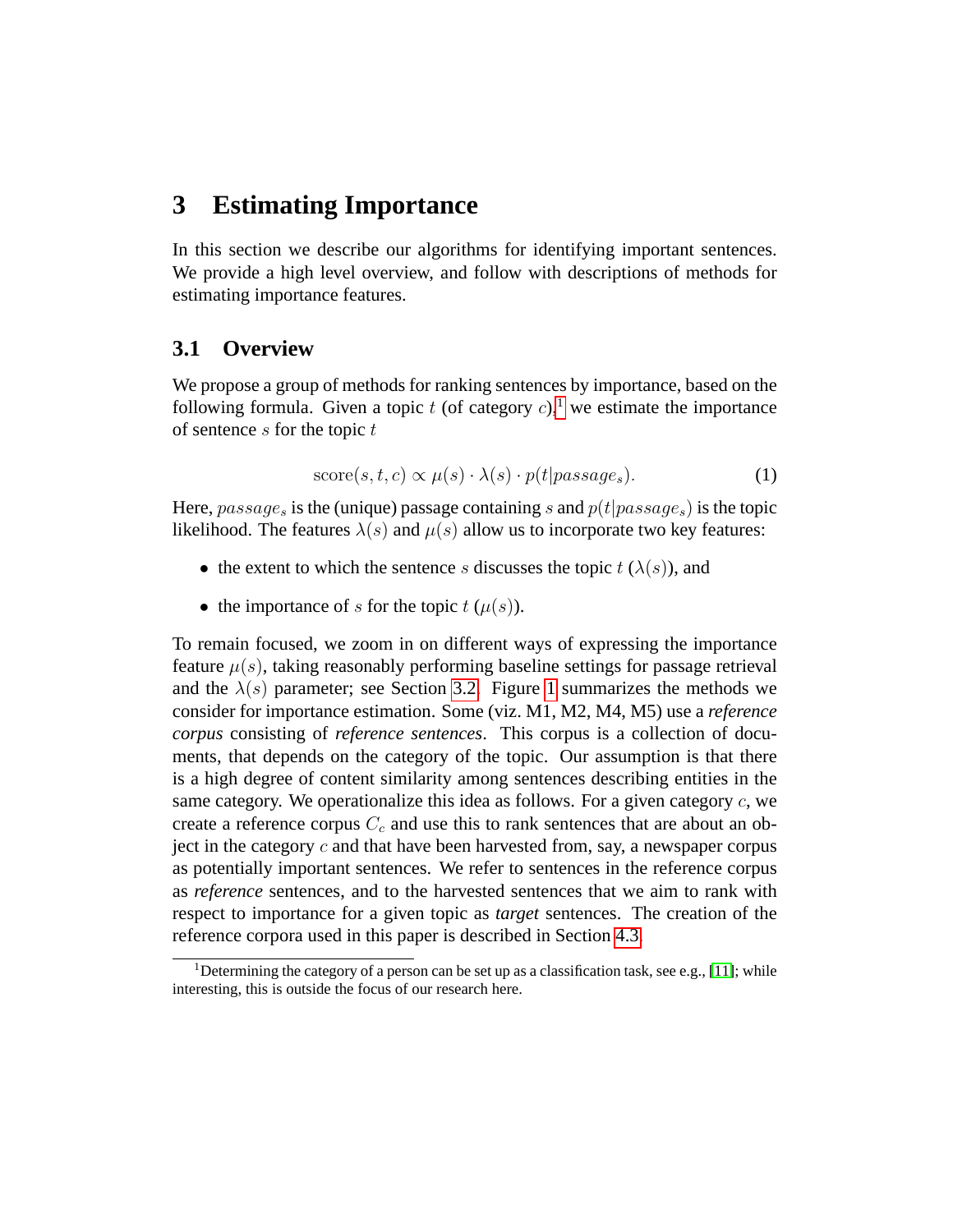Not graph-based (Subsection [3.3\)](#page-4-2)

- M0 The baseline: rank target sentences according to the retrieval status value of the passages they are contained in.
- M1 Word overlap between target sentences and reference corpus.

M<sub>2</sub> Likelihood of a target sentence given the reference corpus.

Graph-based (Subsection [3.4\)](#page-5-0)

- M3 Use PageRank on a graph of sentences induced by inter-sentence similarity.
- M4 Use PageRank on a sentence graph induced by similarity to sentences in a reference corpus.
- M5 Use PageRank on a sentence graph induced by similarity to sentences in a reference corpus with explicit representation of important lexical items.

<span id="page-4-1"></span>Figure 1: Six methods for estimating sentence importance.

#### <span id="page-4-0"></span>**3.2 Passage Retrieval and Sentence Extraction**

For passage retrieval we used fixed length non-overlapping passages of 400 characters. The topic likelihood  $p(t|passage_s)$  in Eq. [1](#page-3-2) is determined by taking the product over all the terms in the topic, such that

$$
p(t|passage_s) = \prod_{t' \in t} p(t'|passage_s)^{n(t',t)}
$$

(with  $n(t',t)$  being the number of times t' occurs in t);  $p(t'|passage_s)$  is the maximum likelihood estimate of  $t'$ . For efficiency purposes, we consider at most 200 passages per topic for further processing. The passages retrieved are split into sentences; sentences that actually contain a mention of the topic are given a strong—almost Boolean—boost. Specifically, we take the feature  $\lambda(s)$  in [\(1\)](#page-3-2) to be  $1/p(t|passage_s)$  if t occurs in s, and 1 otherwise.

#### <span id="page-4-2"></span>**3.3 Non-graph Based Importance Estimation**

We now discuss three methods of estimating the importance feature  $\mu(s)$  in [\(1\)](#page-3-2). The methods we discuss here avoid the usage of graphs, but, except the baseline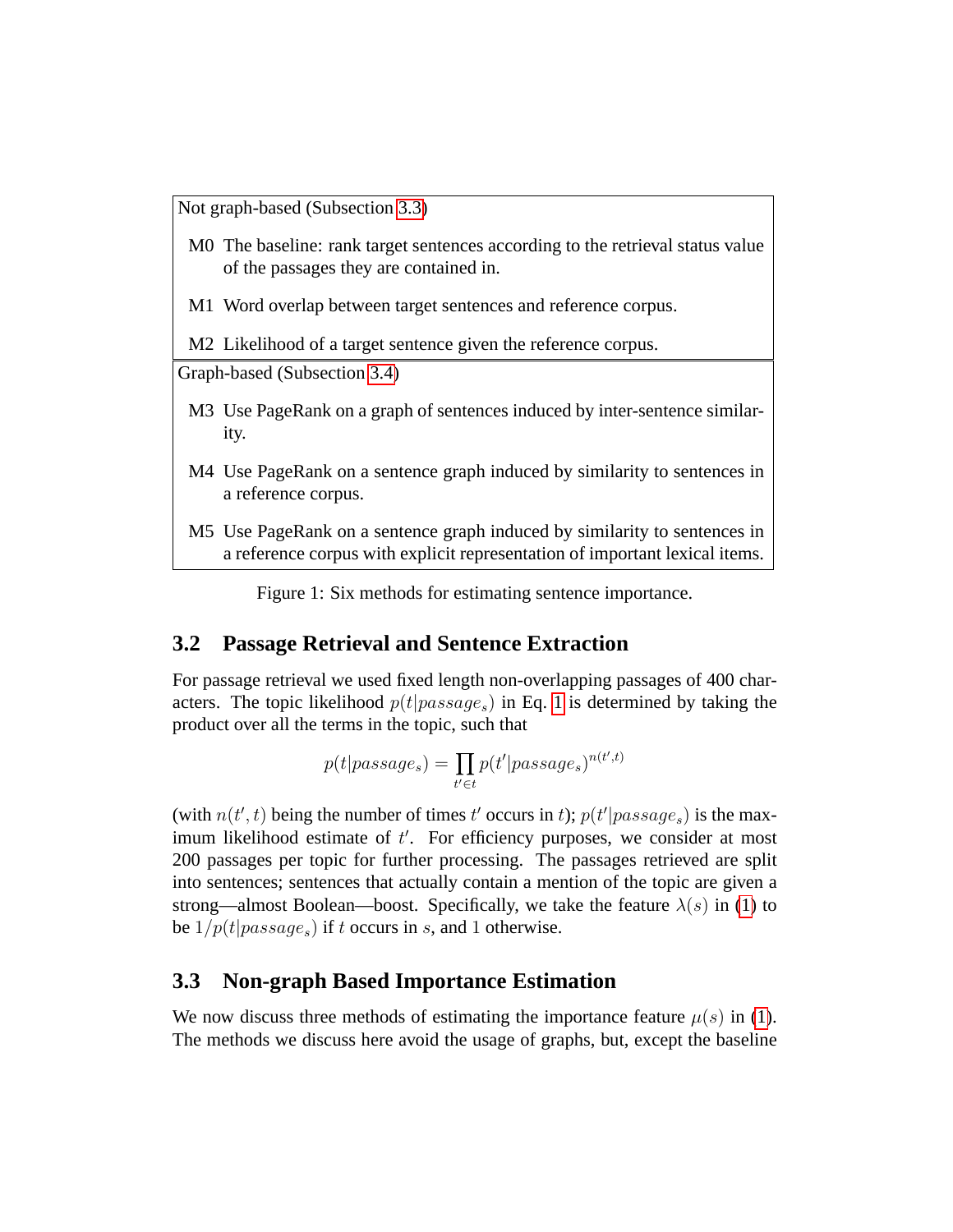estimator, they do make use of a reference corpus: the basic assumption is that there is a high degree of content similarity among sentences describing important facts for a given category of entities; these lexical features can be captured by creating a corpus of facts known (or assumed) to be important for the category.

**M0: Baseline** The baseline approach for estimating sentence importance simply sets  $\mu(s)$  in [\(1\)](#page-3-2) to 1. Hence, the overall score of a sentence in [\(1\)](#page-3-2) is determined by the retrieval status value of the passage to which it belongs. Though simplistic, this importance estimation method has been shown to perform well on the (different but) related task of answering definition questions at TREC 2003 [\[24\]](#page-19-1).

**M1: Word Overlap** Here, and in method M2 below, a sentence is deemed to be important if it "resembles" a reference corpus of facts assumed to be important. In M1 "resemblance" is computed using word overlap. Specifically, given a topic t (with category c) and a sentence s, the importance feature  $\mu(s)$  is the fraction of words in s that occur in  $C_c$ , the reference corpus for the category c. (The creation of the reference corpora is detailed in Subsection [4.3.](#page-11-0))

We use the Jaccard coefficient (JC) as our word overlap similarity metrics; we compute JC between each possible pair of target sentence and reference sentence, and per target sentence, we retain the maximum score attained. Target sentences whose scores fall below an empirically determined threshold are discarded.

**M2: Unigram Language Modeling** As in method M1, the feature  $\mu(s)$  is determined by "resemblance" to a reference corpus. Here, however, we use a language modeling approach. Given a topic t (with category c), we take  $\mu(s)$  to be the likelihood of the target sentence given the reference corpus. That is,  $\mu(s) = p(s|C_c)$ , where the latter is the product of the smoothed likelihood estimates of the terms occurring in  $s$ :  $\prod_{t' \in s} p(t'|C_c)^{n(t',s)}$ , where

$$
p(t'|C_c) = \lambda p_{ml}(t'|C_c) + (1-\lambda)p(t'|W),
$$

and  $p_{ml}(t'|C_c)$  is the maximum likelihood estimate based on  $C_c$  and  $p(t'|W)$  is the background probability estimate based on the Wikipedia corpus.

#### <span id="page-5-0"></span>**3.4 Graph-based Importance Estimation**

We now describe three graph-based methods for estimating importance features. The use of graph-based methods is motivated by the intuition that importance is a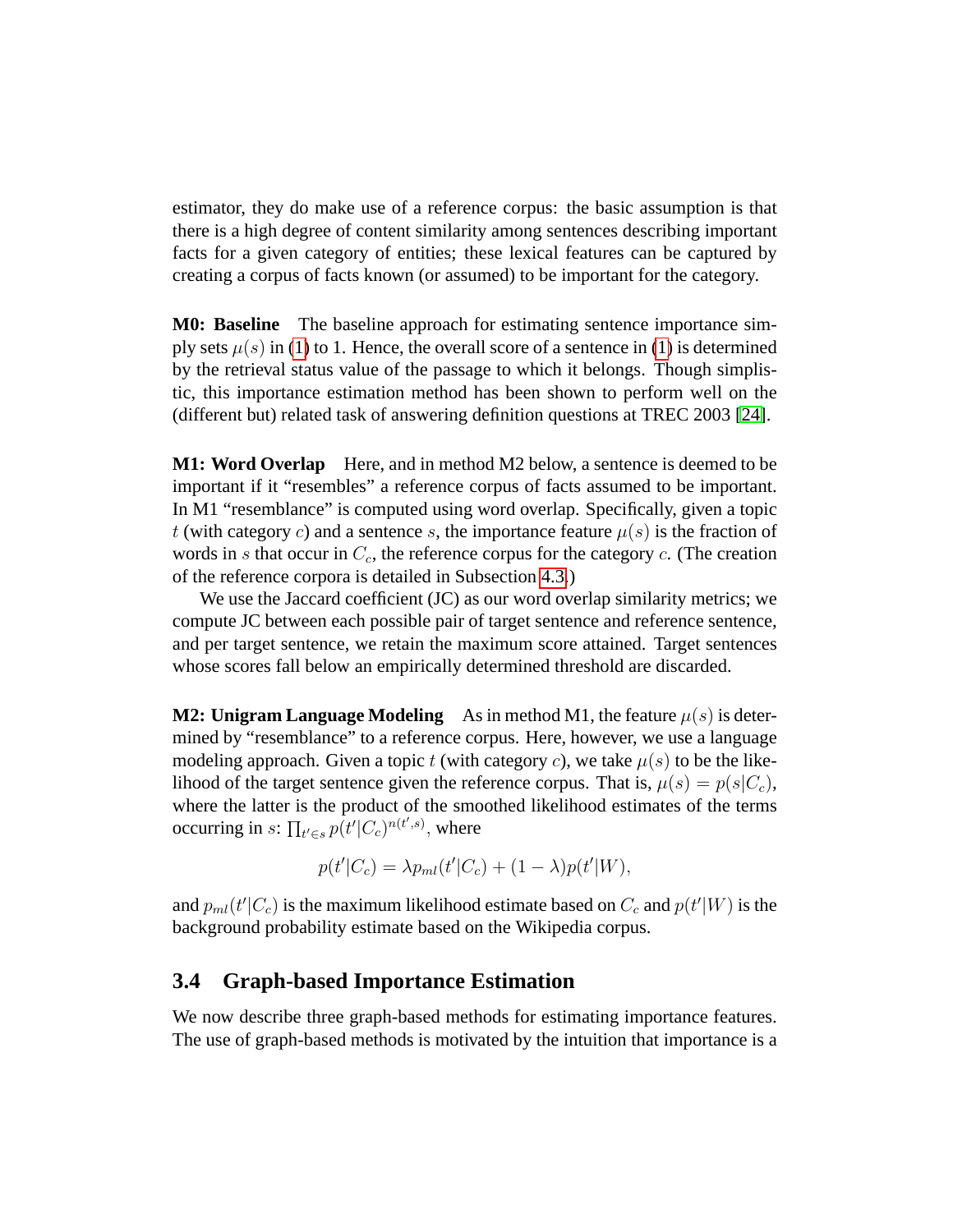*global* notion, that relates all target sentences, and this is exactly what graph-based methods allow us to achieve. By creating a graph of sentences (or of lexical items and sentences), target sentences can receive "support" from other sentences (or lexical items) and they can "pass on" some of this support in a recursive manner. In this way, some sentences may be able to amass a lot of support—these are the important ones. Let us make this precise.

The three graph-based methods differ in the graphs that they use, but they all use the same weighted PageRank algorithm.

**M3: Generic Graph-Based Estimation** Here we describe a method that has been used for ranking different types of documents, most importantly web documents. We implemented a simple graph-based ranking method originally proposed by [\[10\]](#page-18-2) and [\[17\]](#page-19-2). We create a graph by connecting target sentences that have a similarity score (for which we use the Jaccard coefficient) above a certain threshold, resulting in a configuration such as Figure [2\(](#page-7-0)Left). Using this graphconfiguration, we set  $\mu(s)$  to be a weighted PageRank of s, as computed in [\(2\)](#page-6-0):

<span id="page-6-0"></span>
$$
\mu(s) = PR(s) = \frac{d}{N} + (1 - d) \cdot \sum_{u \in adj(s)} \frac{JC(s, u)}{\sum_{v \in adj(u)} JC(v, u)} \cdot PR(u), \quad (2)
$$

where  $d$  is the PageRank 'damping factor' which is set to 0.85,  $N$  is the total number of nodes in the graph, u and v represent nodes in the graph, and  $JC(u, v)$ is the Jaccard coefficient between  $u$  and  $v$  [\[7\]](#page-18-3).

**M4: Weighted Graph-Based Estimation** We now consider a more advanced graph-based importance estimation method by bringing in "weighted support" from the reference corpus. Specifically, we construct a graph structure of the type shown in Figure [2\(](#page-7-0)Center): each reference sentence is the source of a weighted directed link to target sentences, which is defined as follows. Target sentences with a similarity score greater than zero receive a link; the weight attached to such a link is the Jaccard coefficient between the two sentences. We can think of this as follows: reference sentences "vote" for target sentences, with voting weights depending on their similarity scores. Note that in M4 we link reference sentences to target sentences, but we do not link target sentences to each other—unlike M3, where sentences about a topic interlinked based on their similarity scores. When available, M4 uses an additional graph feature. The sentences in the reference corpus may come equipped with a graph structure, derived, say, from the layout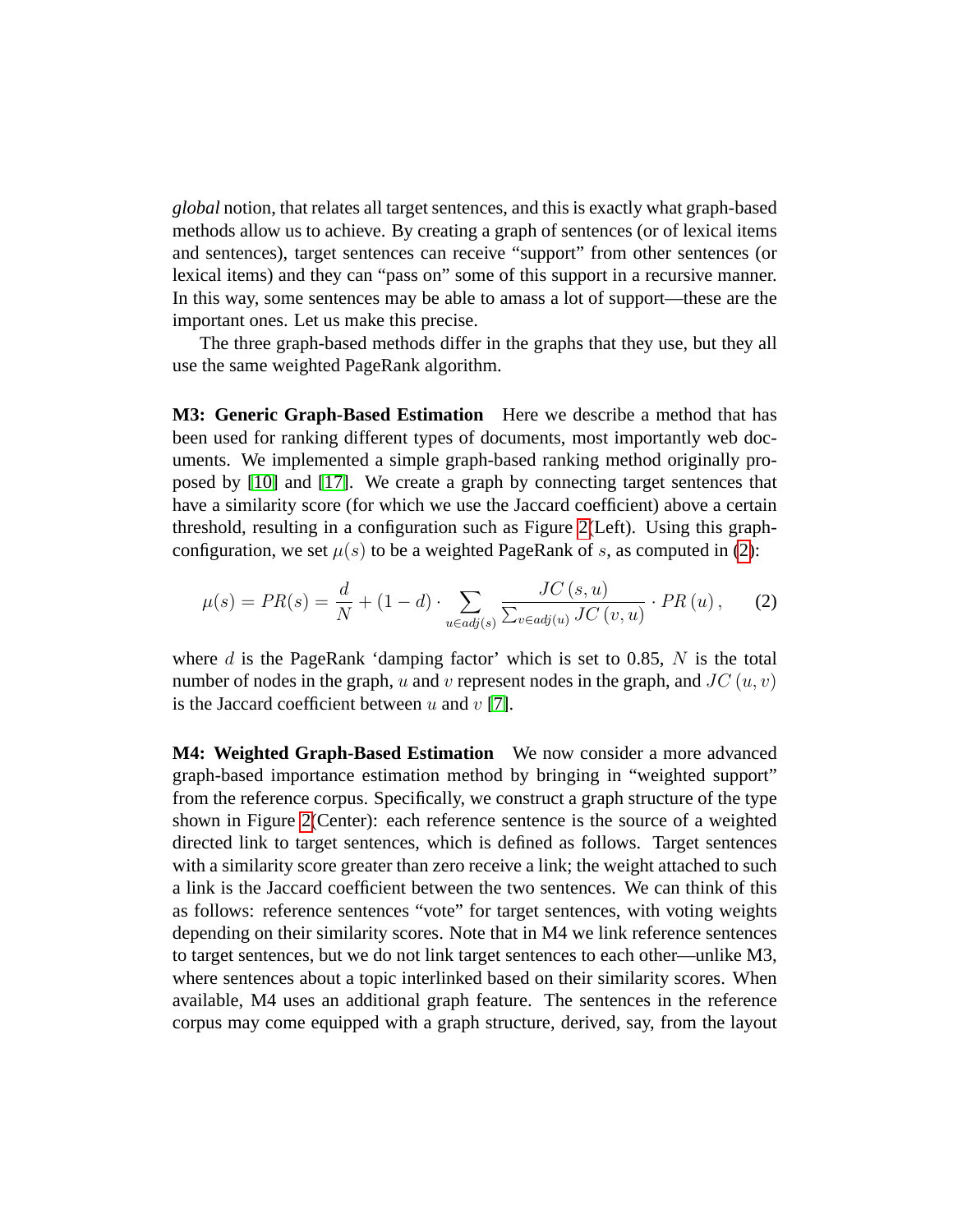

<span id="page-7-0"></span>Figure 2: (Left) Generic importance estimation according to M3. (Center) Graphbased importance estimation according to M4. (Right) Graph-based importance estimation according to M5.

or link structure of the documents from which they originate. If this additional information is present, M4 incorporates it without problem.

Once we have the graph configuration described above, the computation of the importance feature  $\mu(s)$  of target sentences s is based on the weighted PageRank algorithm as with method M3.

**M5: Weighted Graph-Based Estimation with Explicit Lexical Items** While M4 incorporates information from a reference corpus, it does so at the level of sentences, which may contain extraneous information. Estimation method M5 enriches the graph used by M4 by explicitly representing lexical items that are important in the reference corpus. E.g., in the biography domain, likely indicators of importance include general terms such as "born," "died," "famous," etc., as well as occupation-specific ones such as, e.g., "architect," "designed," "buildings," for architects.

We incorporate important lexical items by introducing a minor modification of the structure proposed in Figure [2\(](#page-7-0)Center). Reference sentences "vote" for the important lexical items they contain, which in turn "vote" for the target sentences in which they are contained; see Figure [2\(](#page-7-0)Right). The voting is done by passing scores to the neighboring nodes in the graph, which is done by the weighted PageRank algorithm [\(2\)](#page-6-0). The PageRank algorithm computes the score of a node in the graph based on the scores of its neighbors. That means, a lexical item in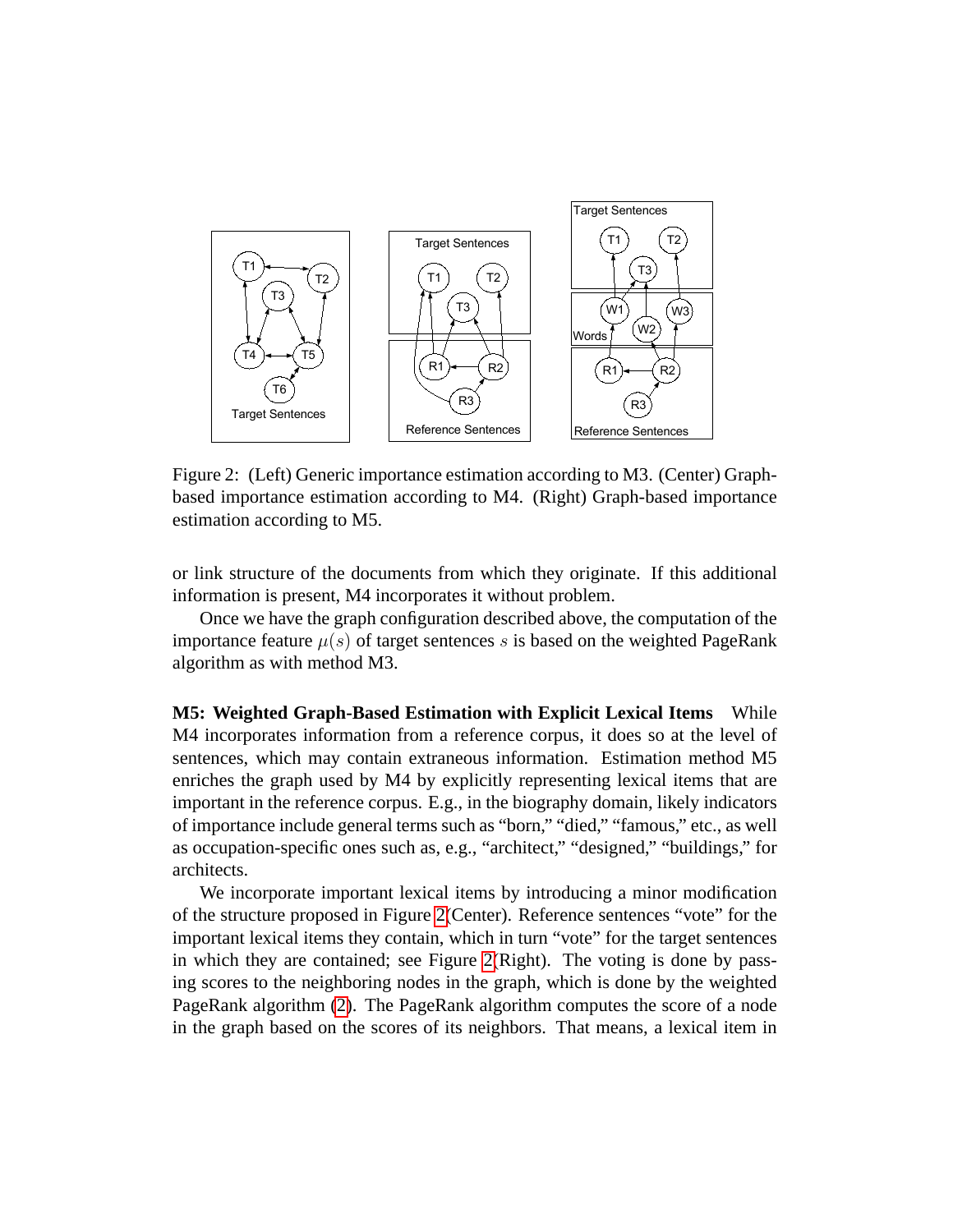the middle layer receives higher scores if it appears in a larger number of reference sentences, and a target sentence in the upper layer receives higher scores if it contains more lexical items in the middle layer.

Once we have obtained the graph configuration described above, the computation of the importance feature  $\mu(s)$  of target sentences s is based on the PageRank algorithm as with methods M3 and M4.

# <span id="page-8-0"></span>**4 Experimental Evaluation**

To compare and analyze our importance estimation methods we conduct a number of experiments. Below, we detail our experimental set-up, including the creation of reference corpora, and then present our results and error analysis.

### **4.1 Research Questions**

We report on experiments aimed at answering the following questions: Does the use of reference corpora help in improving importance estimation? Does graphbased estimation methods outperform non-graph-based methods? And, does the additional representation of important lexical items help improve importance estimation for sentences?

### **4.2 A Preliminary Experiment**

Which test set should we use to help answer our research questions? Before we report on our main set of experiments, we report on a preliminary set of experiments. Given the similarity of our task with the TREC QA track, it may be seem obvious to try and use the evaluation resources created there. However, when we tried to use TREC data for assessing our system, we faced some problems which forced us to set up separate assessments for our purposes. In this section, we briefly describe the result of a preliminary experiment carried out on TREC data and the associated problems.

From the 2004 TREC QA track we took 10 TREC QA topics that are about persons. As in the TREC QA setting, we use the AQUAINT corpus to search for target sentences. We focused on the so-called "other" questions since they closely match our needs. We used the nuggets and the associated sentences (assessed as "vital") generated by TREC's human assessors for the "other" questions as our gold standard. We ran the methods described in Section [3](#page-3-0) on these 10 topics. All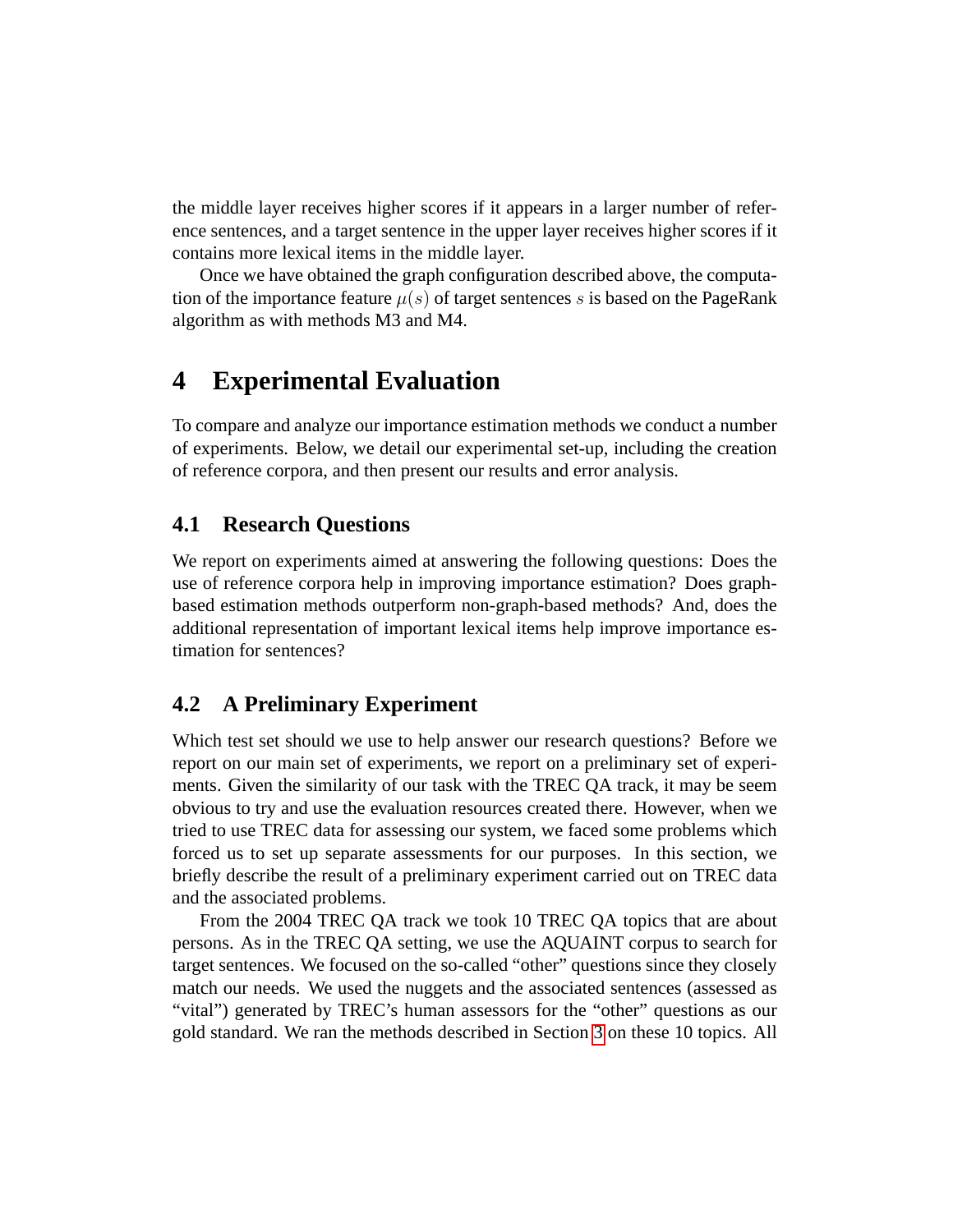the methods returned a ranked list of sentences. We took the top 50 sentences of the output of these methods and assessed the results. Assessment is simple; we check each sentence in the output if it is found in the gold standard. We then compute the score based on the formula given in [\[22\]](#page-19-3). The result is summarized in Table [1.](#page-9-0)

| Methods                                | F-Score |
|----------------------------------------|---------|
| Baseline (M0)                          | 0.548   |
| Word overlap (M1)                      | 0.560   |
| Language modeling (M2)                 | 0.564   |
| Graph-based, generic (M3)              | 0.487   |
| Graph-based, without term weights (M4) | 0.567   |
| Graph-based, with term weights (M5)    | 0.503   |

<span id="page-9-0"></span>Table 1: Results from the preliminary experiment

Although the size of the data limits the scope of the claims that can be made on the basis of the results, the simpler methods seem to perform better. However, when we look at the outputs of the different methods, we immediately notice that some of the sentences ranked high by our methods contain important biographical information not included in TREC's ground truth, as shown by the following examples:

- **Fred Durst**: Born in Jacksonville, Fla., Durst grew up in Gastonia, N.C., where his love of hip-hop music and break dancing made him an outcast.
- **Eileen Marie Collins**: She was born Nov. 19, 1956, in Elmira, N.Y., to Jim and Rose Collins.

In the TREC setting, such sentences are often not included in the set of snippets deemed important—sometimes because they may be covered by corresponding factoid questions for the same scenario. As the goal of the current work is to develop methods for extracting any important biographical information, we do not make distinction between the different types of biographical facts (factoid vs lists vs "other"). As a result, we found it necessary to create separate assessments of the outputs of our systems, at least for the top ranking sentences. In this way, we believe, we can be sure that the assessments are "in sync" with our task definition. In the following, we resume our description of the experimental setup.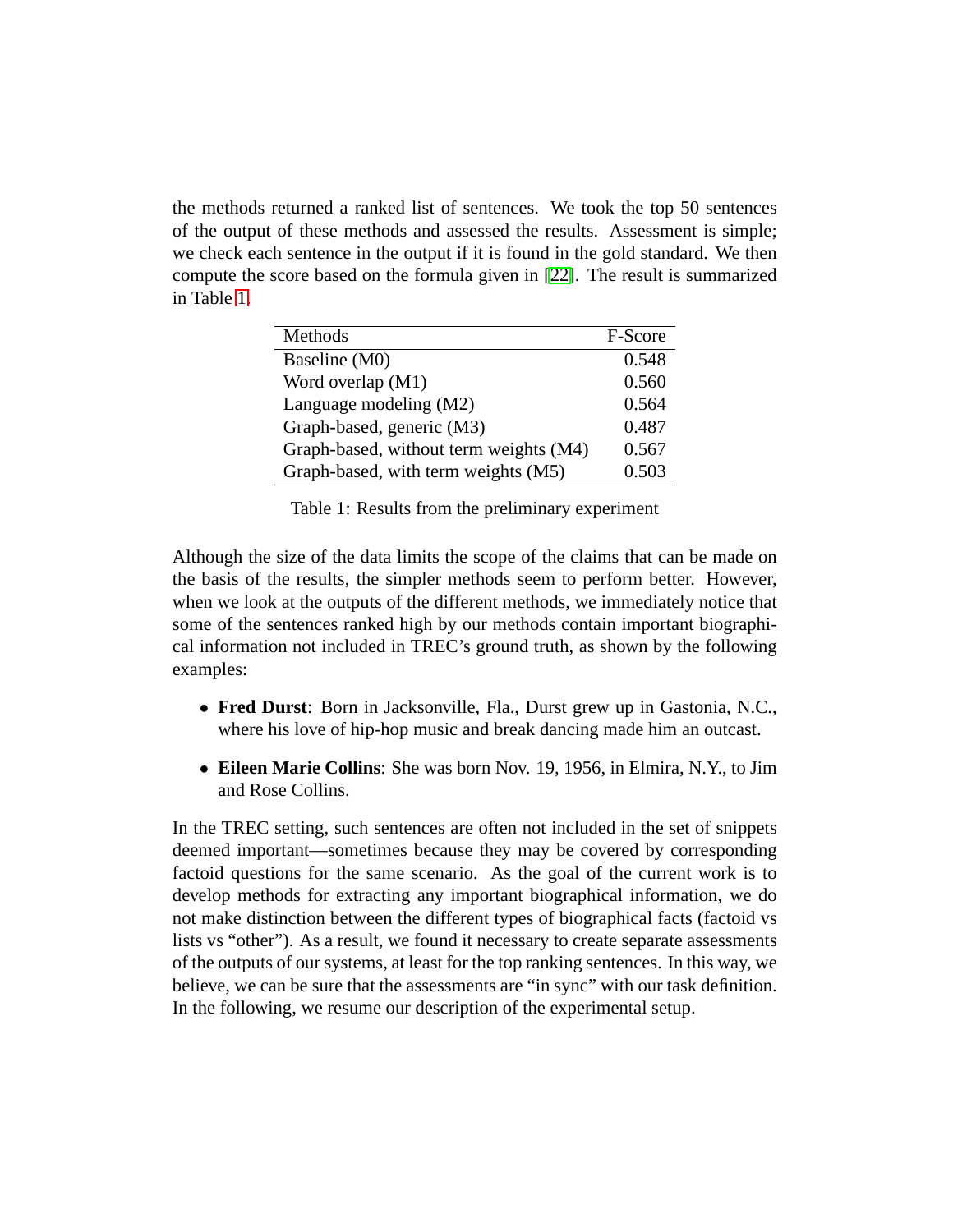### **4.3 Experimental Set-up**

**Task** Given a topic t (of category c) the task is to return up to 20 important sentences about t.

**Test Corpus** We used the AQUAINT corpus as the corpus from which target sentences have to obtained [\[4\]](#page-17-0); the corpus is a heterogeneous collection of over 1M news articles from multiple sources.

**Test Topics** As to our test topics, we restricted ourselves to people related topics, and randomly selected 10 occupations ("categories") and for each occupation we randomly selected 3 people with that occupation and at least one occurrence in Wikipedia (to be able to create reference corpora, see below). The categories and names are listed in Table [2,](#page-12-0) columns 1 and 2, respectively.

**Ground truth** For each method the output was manually assessed by two assessors, who followed a procedure similar to those followed by the TREC QA assessors [\[23\]](#page-19-4). That is, each assessor examined each of the sentences in the output and determined whether they are about the topic; if not, they were marked as nonrelevant. If a sentence was marked relevant, the assessors determined whether it contains important (biographical) information. Assessors were allowed to examine the topic in Wikipedia or using a general purpose web search engine. Cohen's kappa was 0.70, which indicates substantial agreement [\[5\]](#page-17-1). In case of disagreement, the assessors worked together to come to a shared decision.

**Evaluation measure** As creating a recall base for the task of identifying important biographical facts is beyond our resources, we employed an early precision oriented evaluation measure. We proceeded as follows. If a sentence is judged to contain important information, it is marked as "V" (vital). If a sentence contains important information that is already contained in sentences higher up in the ranked list, it is marked as "VD" (vital duplicate). Systems are then compared based on the counts for "V" and the sum of "'V" and "VD" sentences.

**Significance testing** To determine whether the observed differences are statistically significant, we use the two-tailed Wilcoxon Matched-pair Signed-Ranks Test, and look for improvements at a significance level of 0.05 (\*) and 0.01 (\*\*).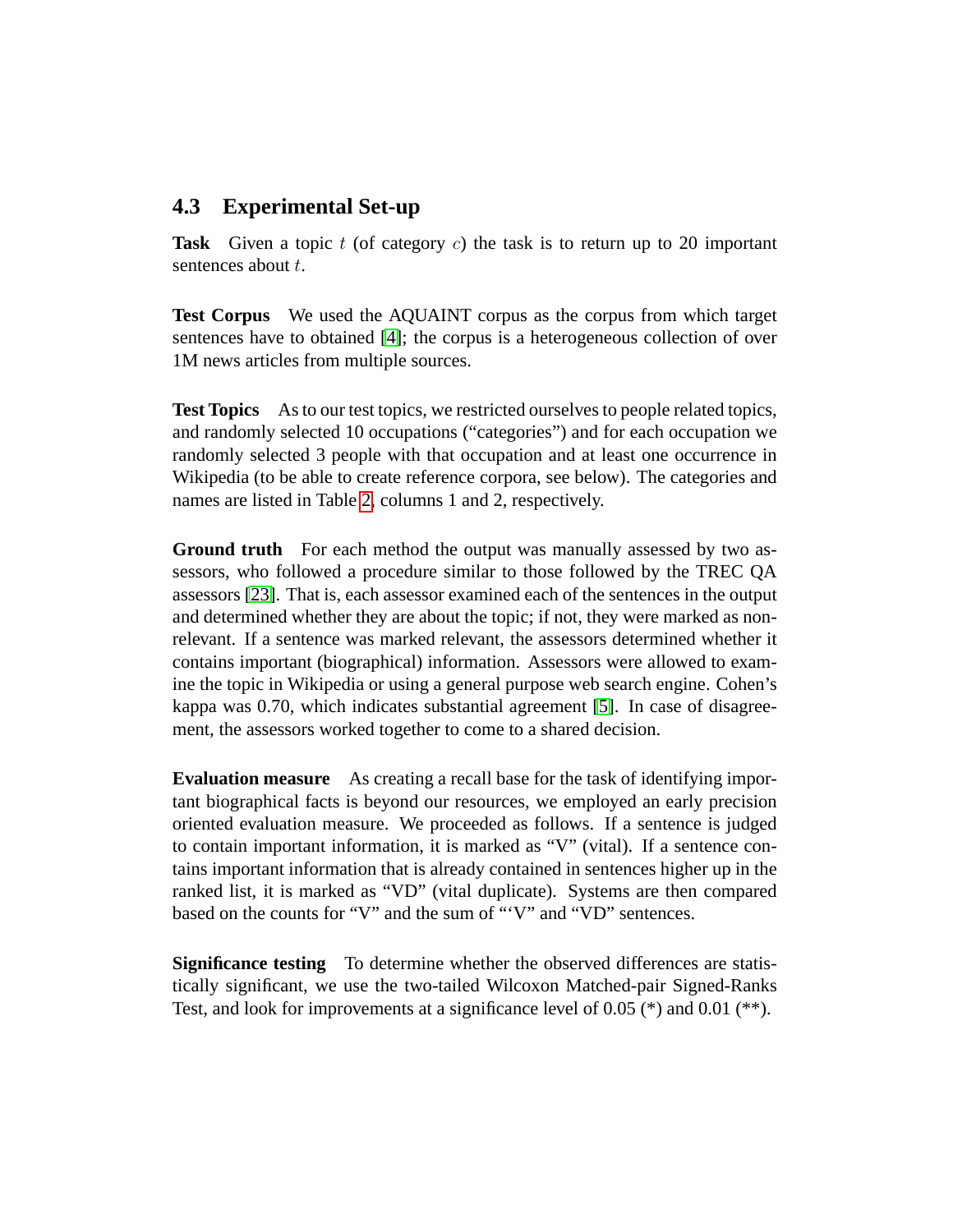<span id="page-11-0"></span>**Reference Corpora** Methods M2, M3, M4, M5 rely on reference corpora for their importance estimation. To create reference corpora, we use Wikipedia. Most Wikipedia pages provide a relatively complete description of a given entity: they are authoritative fact files for their entities. We used pattern matching to extract Wikipedia category pages and select people related categories. For every people related category in Wikipedia—i.e., for every subcategory of *People*[2](#page-11-1) (and all of their subcategories, etc)—we took a random sample of  $n$  Wikipedia pages labeled with that subcategory. Thus, for every such subcategory (and the corresponding occupation) we created a (small) corpus consisting of the  $n (n=30)$  randomly selected Wikipedia pages.

The reference corpora were equipped with a simple graph structure. According to Wikipedia's authoring guidelines, pages need to be structured in such a way that the *lead* (containing the leading paragraph(s) of an article) provides essential information about the topic of the page, effectively serving as a summary of the page.[3](#page-11-2) Correspondingly, we incorporate a bias in favor of target sentences that are similar to reference sentences appearing close to the top of a Wikipedia page by organizing the reference sentences in a hierarchical graph: the first sentence receives a link from the 2nd, and the 2nd from the 3rd, etc.

### **4.4 Results**

Table [2](#page-12-0) shows the results of our scoring formula [\(1\)](#page-3-2) using the six importance estimation methods described above. In the table, *WD* refers to the number of sentences that our assessors found to be important biographical descriptions counting duplicates as separate instances, whereas *WOD* indicates the number of important biographical description after removing duplicates. In the table below we summarize the significant differences; each method above the horizontal line

| $MO$   M1   M2   M3 |  | M4                                                                                                           | M5 |
|---------------------|--|--------------------------------------------------------------------------------------------------------------|----|
|                     |  | $M3^{**}$ $ M3^{**} $ $M3^{*} $ $  M0^{**}, M1^{**}, M2^{**}, M3^{**} $ $M0^{**}, M1^{**}, M2^{**}, M3^{**}$ |    |

significantly outperforms the methods listed below it in the same column.

When we look at the relative performance on the different topics, we see that some topics are "easy" for all methods, some are hard for all, and others display a mixed behavior. E.g., *Jack Welch* and *Kim Clijsters* are easy for all, while

<span id="page-11-2"></span><span id="page-11-1"></span><sup>2</sup>See <http://en.wikipedia.org/w/index.php?title=Category:People>

<sup>3</sup>See [http://en.wikipedia.org/wiki/Wikipedia:Guide\\_to\\_layout](http://en.wikipedia.org/wiki/Wikipedia:Guide_to_layout) for general guidelines.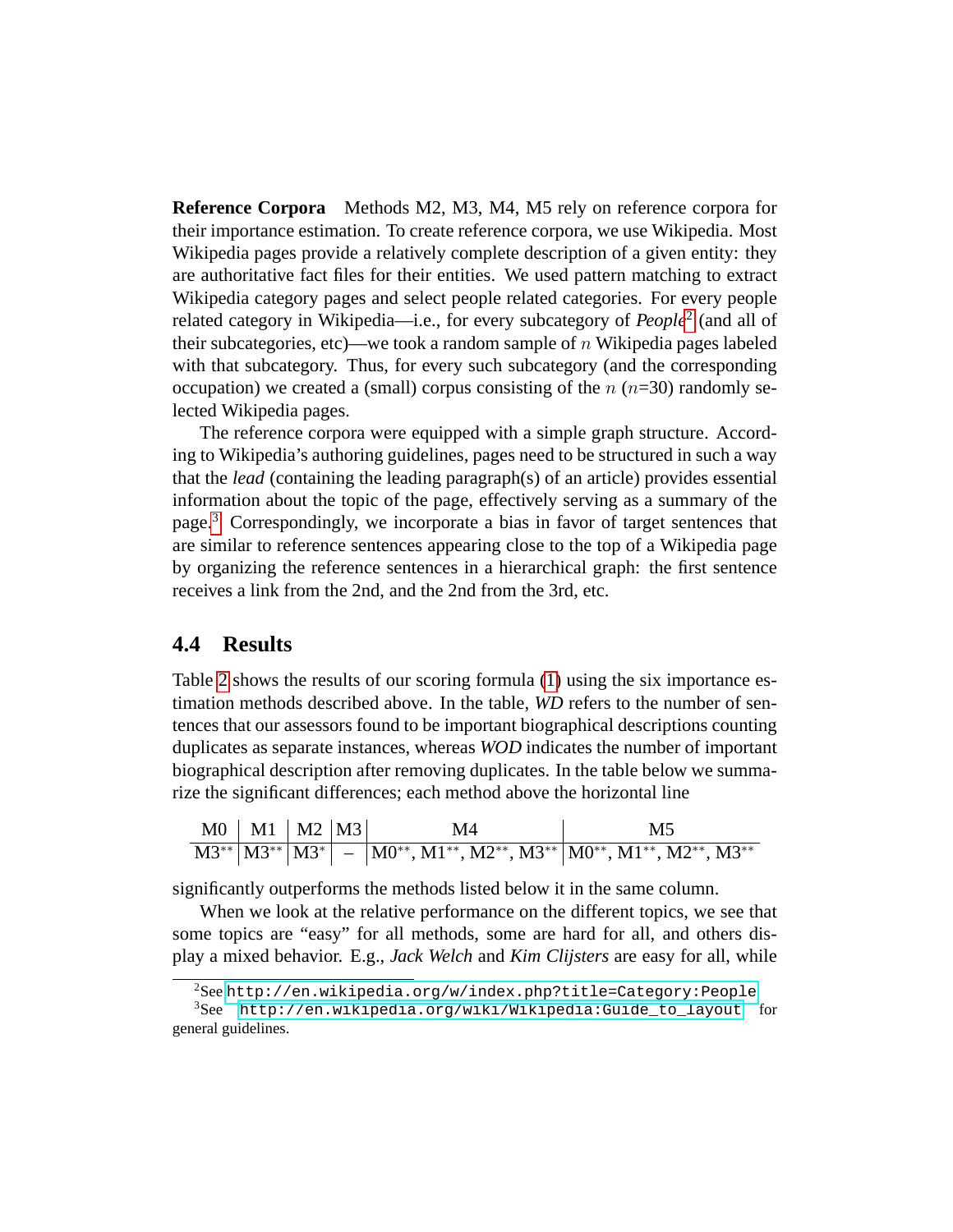| cates           |                 | <b>CO</b>             |                |                          | mns               | 4,         | 6,                 | 8,         |                | 10,            | 1                      | 2,                   | $(14)$ ,             |                   | and             |                 |                 |                         |                |                 |                |                    | without (columns    | 3,          |                   | 5,                 | 7,             | 9,                | <sup>11</sup>   |                   | 13).                  |                 |            |
|-----------------|-----------------|-----------------------|----------------|--------------------------|-------------------|------------|--------------------|------------|----------------|----------------|------------------------|----------------------|----------------------|-------------------|-----------------|-----------------|-----------------|-------------------------|----------------|-----------------|----------------|--------------------|---------------------|-------------|-------------------|--------------------|----------------|-------------------|-----------------|-------------------|-----------------------|-----------------|------------|
|                 |                 |                       |                | $\overline{\mathcal{C}}$ |                   |            |                    |            | െ              | ഗ              | 5                      | $\overline{4}$       | ৩                    | σ                 |                 | 브               |                 | ≌                       |                |                 | 4              | ${}^{\circ}$       | $\overline{\omega}$ | ∞           | ७                 | $\overline{5}$     | 4              | ≌                 |                 | 4                 | ᅺ                     | ᅺ               | 318        |
|                 | XI <sub>5</sub> | WOD WD WOD WD WOD WD  | ∞              | $\sim$                   | $\circ$           | ∘          |                    | 5          | Ó              | S              | 5                      |                      |                      | 4                 |                 | G               | 5               | $\supseteq$             | 5              | $\overline{ }$  | G              | $\circ$            | $\infty$            |             | 5                 | $\overline{r}$     |                | ŗ                 | $\circ$         | $\mathfrak{L}$    | $\supseteq$           |                 | 209        |
|                 |                 |                       |                | $\overline{C}$           | $\infty$          | 0          | $\sim$ $\sim$      |            | $\subseteq$    | $\supseteq$    | 4                      | $\overline{5}$       | $\circ$              | $\infty$          | <u>ی</u>        | $\overline{16}$ | $\overline{12}$ | $\vec{A}$               | $\Xi$          | Ξ               | 15             | $\overline{10}$    | $\overline{4}$      | Ó           | $\overline{ }$    | $\overline{15}$    | $\Xi$          | $\overline{4}$    | $\overline{10}$ | $\frac{5}{1}$     | $\overline{15}$       | $\mathfrak{L}$  | 322        |
| Graph-based     | Σ4              |                       | ${}^{\circ}$   | S                        | F                 | 0          | $\sim$             | S          | ᡡ              | n              | 4                      | n                    | $\sim$               | $\epsilon$        | ∞               | $\Omega$        | $\circ$         |                         | $\circ$        | 7               | $^{\circ}$     |                    | 7                   | 0           | $\bullet$         | $\circ$            | ᢒ              |                   | 4               |                   | C                     |                 | 203        |
|                 |                 |                       | 4              |                          | $\circ$           |            | n u u              |            | ≌              |                | $\mathbf{\mathcal{L}}$ | $\Omega$             | $\circ$              | $\overline{c}$    | $\circ$         | $\sim$          | $\Box$          |                         | $\frac{9}{1}$  | $\circ$         | $\frac{8}{18}$ | ७                  |                     | 5           | $\circ$           | $\frac{8}{1}$      | $\vec{1}$      | $\Omega$          | $\overline{0}$  | 15                | 4                     | $\overline{15}$ |            |
|                 | M <sub>3</sub>  |                       |                |                          | 4                 |            |                    |            |                |                | 2                      | $\mathbf 2$          | c                    | $\mathbf{\Omega}$ | 5               |                 | 4               | 0                       | S              | ∊               | ω              |                    |                     | 5           | $\circ$           | $\sim$             | 4              | $\epsilon$        | 4               | 4                 |                       | $\overline{10}$ | 252<br>99  |
|                 |                 |                       |                |                          |                   |            |                    |            |                |                |                        |                      |                      |                   |                 |                 |                 |                         |                |                 |                |                    |                     |             |                   |                    |                |                   |                 |                   |                       |                 |            |
|                 |                 |                       | ∞              | $\overline{5}$           | $\mathbf{\Omega}$ | 4          | ○                  | $\omega$   |                |                |                        | ≌                    |                      | $\infty$          |                 | $\circ$         | O               | $\overline{c}$          | $\Xi$          |                 | $\circ$        | $\mathbf{\Omega}$  | $\overline{4}$      | $\Xi$       | 4                 | $\frac{8}{1}$      | 51             | $\overline{16}$   | $\overline{4}$  | $\Omega$          | $\Xi$                 | $\Xi$           |            |
|                 | 22              |                       | ∞              | $\circ$                  | $\mathbf{\Omega}$ | 4          | $\circ$            | $\epsilon$ |                |                | $\omega$               | ७                    |                      | $\epsilon$        | 5               | $\circ$         | $\circ$         | $\circ$                 | $\overline{r}$ | $\Omega$        |                | 225                |                     |             | $\mathcal{L}$     | $\circ$            | 7              | $\circ$           | $\epsilon$      | 17                | $\sigma$              | $\infty$        | 264<br>152 |
| Not graph-based |                 | <b>AM JOM JAM JOM</b> | $\overline{C}$ | $\overline{c}$           | 4                 |            |                    |            | $\bar{\omega}$ | S              |                        | $\overline{18}$      | ७                    | □                 | $\bar{\omega}$  | $\circ$         | $\overline{5}$  | 2                       | $\vec{a}$      | $\overline{15}$ | $\Xi$          | $\circ$            | $\Omega$            | ∞           | $\mathbf{\Omega}$ | $\overline{4}$     | □              | 5                 | $\circ$         | 51                | $\bar{\omega}$        | 17              |            |
|                 | ≅               |                       | ∞              | ${}^{\circ}$             | 4                 |            |                    |            | ∞              |                |                        | ω                    |                      | $\mathbf 2$       |                 | 6               | $\epsilon$      |                         | 4              | $\mathbf{C}$    | 5              | 5                  | 4                   | 5           |                   | 5                  | ų              | $\circ$           | $\mathbf{\sim}$ | Ó                 | $\circ$               | $\mathbf{r}$    | 302<br>149 |
|                 |                 |                       |                |                          |                   |            |                    |            |                |                |                        |                      |                      |                   |                 |                 |                 |                         |                |                 |                |                    |                     |             |                   |                    |                |                   |                 |                   |                       |                 |            |
|                 |                 |                       | ∞              | 5                        | $\infty$          | 5          | $\epsilon$         |            | $\Xi$          |                |                        |                      |                      | <u>ی</u>          | ≌               | $\overline{c}$  | 4               | $\Xi$                   | $\overline{c}$ | Γ               | ∞              | S                  | $\circ$             |             |                   | ç                  | $\overline{c}$ |                   | $\overline{4}$  |                   |                       | $\Xi$           |            |
|                 | $\mathsf{M}^0$  | <b>AN OD</b>          |                | 4                        | 5                 | 5          |                    |            | $^{\circ}$     |                | $\infty$               | ∞                    | $\mathbf{\Omega}$    | $\mathcal{L}$     | Ö               | ७               | $\epsilon$      | Ó                       | $\infty$       | 4               | 6              | 4                  | ৩                   | 5           | $\circ$           | 4                  |                | 4                 | 7               |                   | 3<br>2<br>2<br>2<br>3 |                 | 243<br>156 |
|                 |                 |                       |                |                          |                   |            |                    |            |                |                |                        |                      |                      |                   |                 |                 |                 |                         |                |                 |                |                    |                     |             |                   |                    |                |                   |                 |                   |                       |                 |            |
|                 |                 |                       |                |                          |                   |            |                    |            |                |                |                        | Eileen Marie Collins |                      |                   |                 |                 |                 |                         |                |                 |                |                    |                     |             |                   |                    |                |                   |                 |                   |                       |                 |            |
|                 |                 |                       |                | Charlize Theron          |                   |            | Broderick Crawford |            |                | Richard Rogers |                        |                      | <b>Boris Morukov</b> | Gennady Padalka   | Floyd Patterson |                 |                 |                         |                |                 |                |                    |                     |             |                   | Barbara Kingsolver |                | Frederick Chiluba |                 | Jennifer Capriati | Martina Hingis        |                 |            |
|                 |                 |                       | Jean Harlow    |                          | Joan Collins      | James Dean |                    | Glenn Ford | Frank Gehry    |                | Gustave Eiffle         |                      |                      |                   |                 | Nigel Benn      | Laila Ali       | <b>Jack Welch</b>       | John Bogle     | Ted Turner      | Fred Durst     | <b>Bryan Adams</b> | Ice Cube            | Franz Kafka | Muriel Spark      |                    | Bashar Assad   |                   | lon Iliescu     |                   |                       | Kim Clijsters   |            |
|                 |                 | Name                  |                |                          |                   |            |                    |            |                |                |                        |                      |                      |                   |                 |                 |                 |                         |                |                 |                |                    |                     |             |                   |                    |                |                   |                 |                   |                       |                 | Total      |
|                 |                 |                       |                |                          |                   |            |                    |            |                |                |                        |                      |                      |                   |                 |                 |                 |                         |                |                 |                |                    |                     |             |                   |                    |                |                   |                 |                   |                       |                 |            |
|                 |                 |                       |                |                          |                   |            |                    |            |                |                |                        |                      |                      |                   |                 |                 |                 |                         |                |                 |                |                    |                     |             |                   |                    |                |                   |                 |                   |                       |                 |            |
|                 |                 | Category              | Actress        |                          |                   | Actor      |                    |            | Architect      |                |                        | Astronaut            |                      |                   | Boxer           |                 |                 | <b>Business Leaders</b> |                |                 | Musician       |                    |                     | Novelist    |                   |                    | State Leader   |                   |                 | Tennis Player     |                       |                 |            |
|                 |                 |                       |                |                          |                   |            |                    |            |                |                |                        |                      |                      |                   |                 |                 |                 |                         |                |                 |                |                    |                     |             |                   |                    |                |                   |                 |                   |                       |                 |            |

<span id="page-12-0"></span>Table 2: Test topics (column 2), with their category (column 1), and number of important sentences identified using methods M0–M5. For all algorithms, we display the number of important sentences returned in the top 20, both with dupli-

*Broderick Crawford*—an actor who lived from 1911 to 1986 and got an academy award in 1949—is hard for all, which is probably due to the fact that the topic is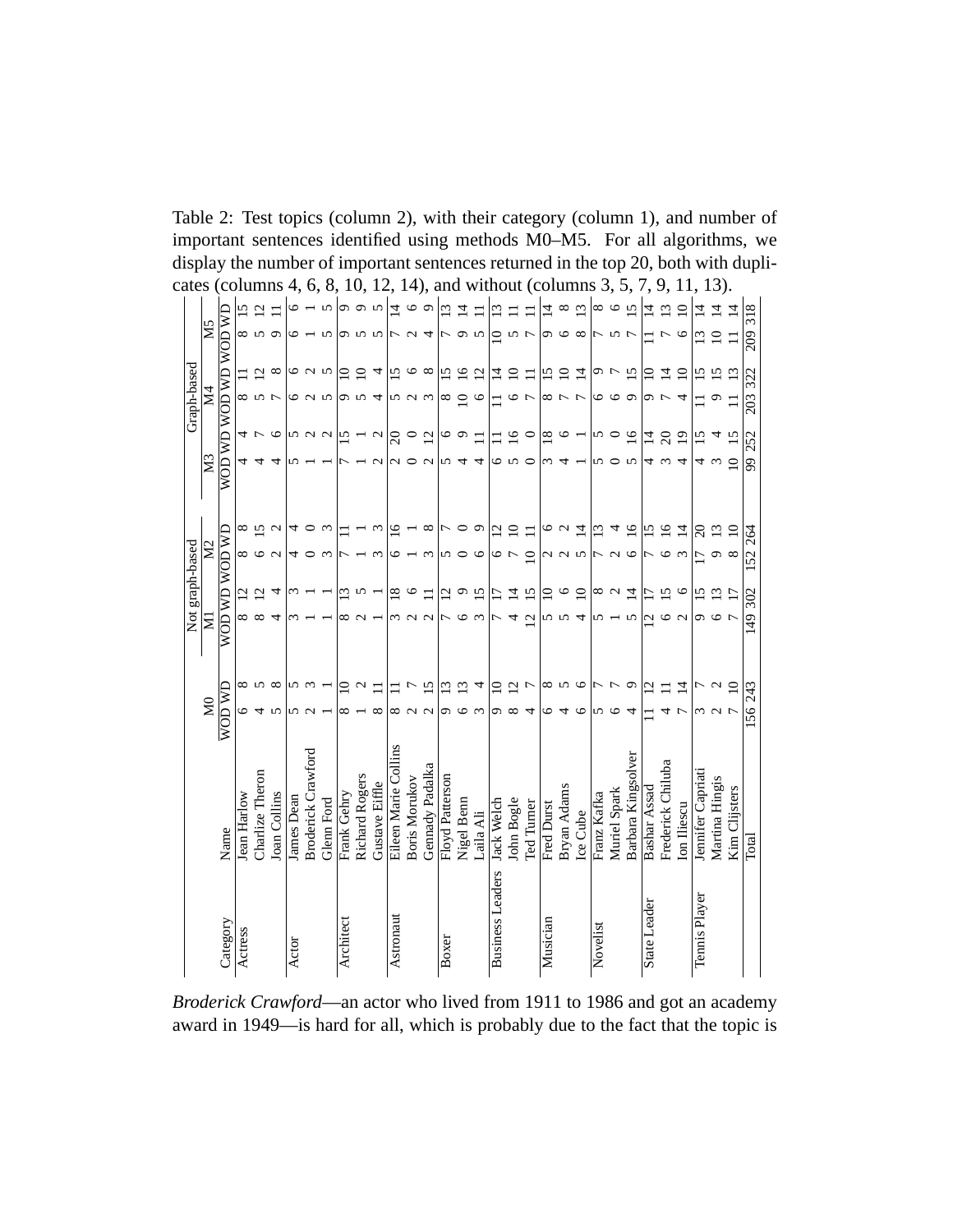less prominent currently. More interestingly, on topics such as *Jennifer Cappriati*, *Nigel Benn*, and *Ted Turner*, we see that the scores of the various methods diverge considerably.

Returning to the questions raised at the outset of the section, we see that the use of a reference corpus actually hurts (but not significantly): the baseline outperforms M1 and M2. However, on top of the generic graph-based method (M3) it makes a significant difference (cf. M4 and M5). Furthermore, graph-based importance estimation does not necessarily improve over the baseline (cf. M3 vs M0), but it does when combined with a reference corpus (cf. M4 and M5 vs the baseline); indeed, M4 and M5 outperform the other methods on nearly all topics. Finally, while the explicit representation of important lexical items does make a positive difference, the difference is not significant (cf. M4 vs M5): M5 outperforms M4 on 11 topics, M4 outperforms M5 on 9 topics, while there is a draw on the remaining 10 topics.

#### **4.5 A Closer Look**

We examined the output of the systems; this revealed interesting qualitative differences between the results of the four systems. The baseline, M1, and M2 tend to return large numbers of sentences containing duplicate information. For example, most of the top ranking target sentences for *Eileen Marie Collins* mention that *she was the first woman to command a space shuttle*, whereas the top ranking sentences for *Jennifer Capriati* describe the results of tennis matches with several people and are of the type *Jennifer Capriati, United States, bt Kim Clijsters, Belgium, 7-5, 6-3*. Often, important facts are ranked very highly by M4 and M5, while other methods rank them lower (if at all).

Even though M1 and M2 do make use of reference corpora, they only seem to be able to identify "popular" sentences with respect to the newspaper corpus. In contrast, by coupling reference corpora to PageRank-style global importance estimation, M4 and M5 go beyond mere popularity. Further examination of the output of method M5 provides supporting evidence. In method M5, the middle layer, labeled "Words," contains all the words that are shared by both the target and reference sentences and it serves as a bridge between the two sets of sentences. An interesting side-effect of the M5 method is that the shared lexical items are also ranked (along with the target sentences). Table [3](#page-14-0) shows the top ten terms generated for two occupations (*Architect* and *Astronaut*) using this mechanism.

These terms can be taken as lexical features that characterize the respective occupations. Since these terms receive higher weights, sentences containing these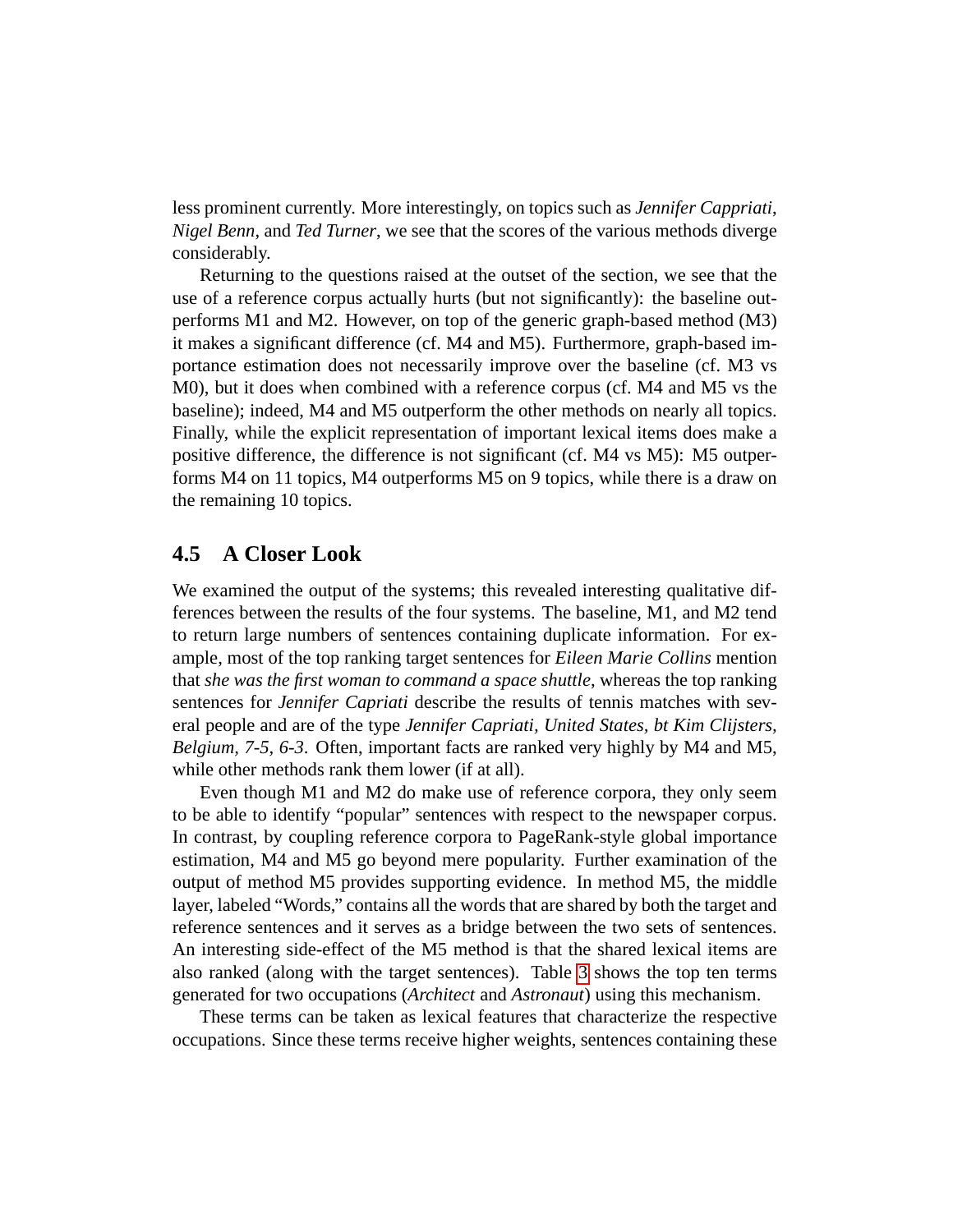| Architects   | Astronauts |
|--------------|------------|
| architect    | space      |
| left         | mission    |
| first        | nasa       |
| work         | astronaut  |
| architecture | flight     |
| designed     | first      |
| design       | born       |
| most         | named      |
| known        | served     |
| years        | became     |
| buildings    | pilot      |
| life         | years      |
| building     | selected   |

<span id="page-14-0"></span>Table 3: Ranked lists of terms for *Architecture* and *Astronauts* as produced by the M5 method.

lexical items are likely to be ranked higher as exemplified by the top ranked sentence for the architect *Richard Rogers*.

• British **architect** Richard Rogers, best **known** for his **design** of the Pompidou Center in Paris and the Millennium Dome in London, got the award for **architecture**. (Richard Rogers)

Finally, the methods also differ on the textual unit used to compute the importance score. Methods M1, M4 and M5 use sentence-level (i.e., sentences in *reference corpus*) comparisons in computing the importance score whereas M2 is based on corpus-level (i.e., likelihood computed on the entire *reference corpus*) comparison in computing the importance score. Although M1 performs the same as M2 in terms of *WOD* counts, it is much closer to M4 and M5 in terms of *WD* counts (cf. Table [2\)](#page-12-0). However, M1 bases its sentence selection decision on localized information, i.e., based on a single reference sentence (cf. Figure [1\)](#page-4-1). Therefore, there is a tendecy for this method to select redundant information. On the other hand, M4 and M5 capture the global nature of importance estimation by using a graph-based method to combine sentence-level evidence. In general, this may suggest that methods that compute importance scores in a bottom-up manner by aggregating the evidence obtained at the sentence level tend to perform better. This, however, needs to be further investigated.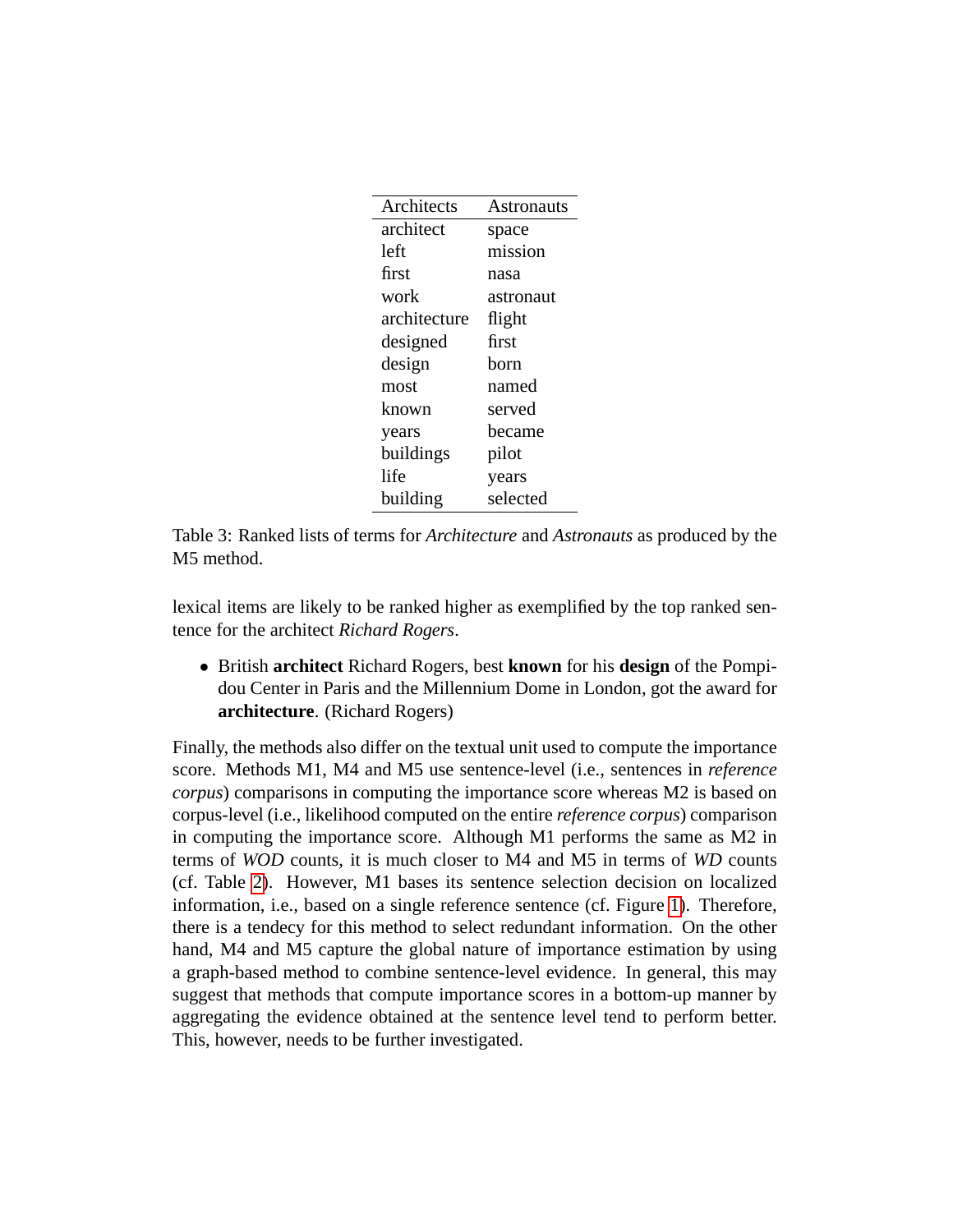# <span id="page-15-0"></span>**5 Related Work**

Related work comes in several flavors: question answering, summarization, and novelty checking.

**Question Answering** Question Answering (QA) has attracted a great deal of attention, especially since the launch of the QA track at TREC in 1999. While significant progress has been made in technology for answering general factoids (e.g., *How fast does a cheetah run?*), there is a real need to go beyond such factoids [\[21\]](#page-19-5). At the TREC QA track this has been recognized through the introduction of definition questions and of so-called "other" questions (that ask for important information about a topic at hand that the user does not know enough about to ask). These "other" questions are part of so-called scenarios, while our "Tell me about X." questions are asked in isolation. For reasons explained in Section [2](#page-1-0) we decided to develop our own test, following much of the TREC assessment guidelines. Similar scenarios are being examined at the WiQA pilot mentioned in Section [2,](#page-1-0) which has a lot in common with our task, although we view a Wikipedia only as a source from which to obtain reference corpora, not as as the source of target sentences.

One of the tasks at the 2004 edition of the Document Understanding Conference [\[9\]](#page-18-4) was to provide a short summary which is relevant to the question "Who is X?", i.e., to provide a short biographical summary about the person X. Such questions were to be answered by returning important snippets that help define the person for whom a definition is being sought.

There are various strategies for answering definition questions and "other" questions. Some systems implement pattern matching techniques for identifying potential answers, based on either surface or linguistic structures [\[8,](#page-18-5) [13,](#page-18-6) [16,](#page-18-7) [19\]](#page-19-6). Others rely on knowledge bases built through offline mining of corpora, again based on surface patterns (such as [\[12\]](#page-18-8)), or deeper linguistic analyses for extracting facts from a corpus [\[15\]](#page-18-9). One of our importance estimation methods (M1) is similar to a method introduced by [\[1\]](#page-17-2), who used Wikipedia as "an importance model" in answering "other" questions. For a given topic, they extract candidate snippets from the AQUAINT corpus, and if the topic has an entry in Wikipedia, the snippets from the AQUAINT corpus are then ranked based on word overlap with the text in the Wikipedia entry. More recently, machine learning approaches are being explored by some [\[3,](#page-17-3) [6\]](#page-18-10). Unlike these approaches, our methods (including M4 and M5) are based on relatively shallow (generic) techniques and can easily be tested and deployed in other domains.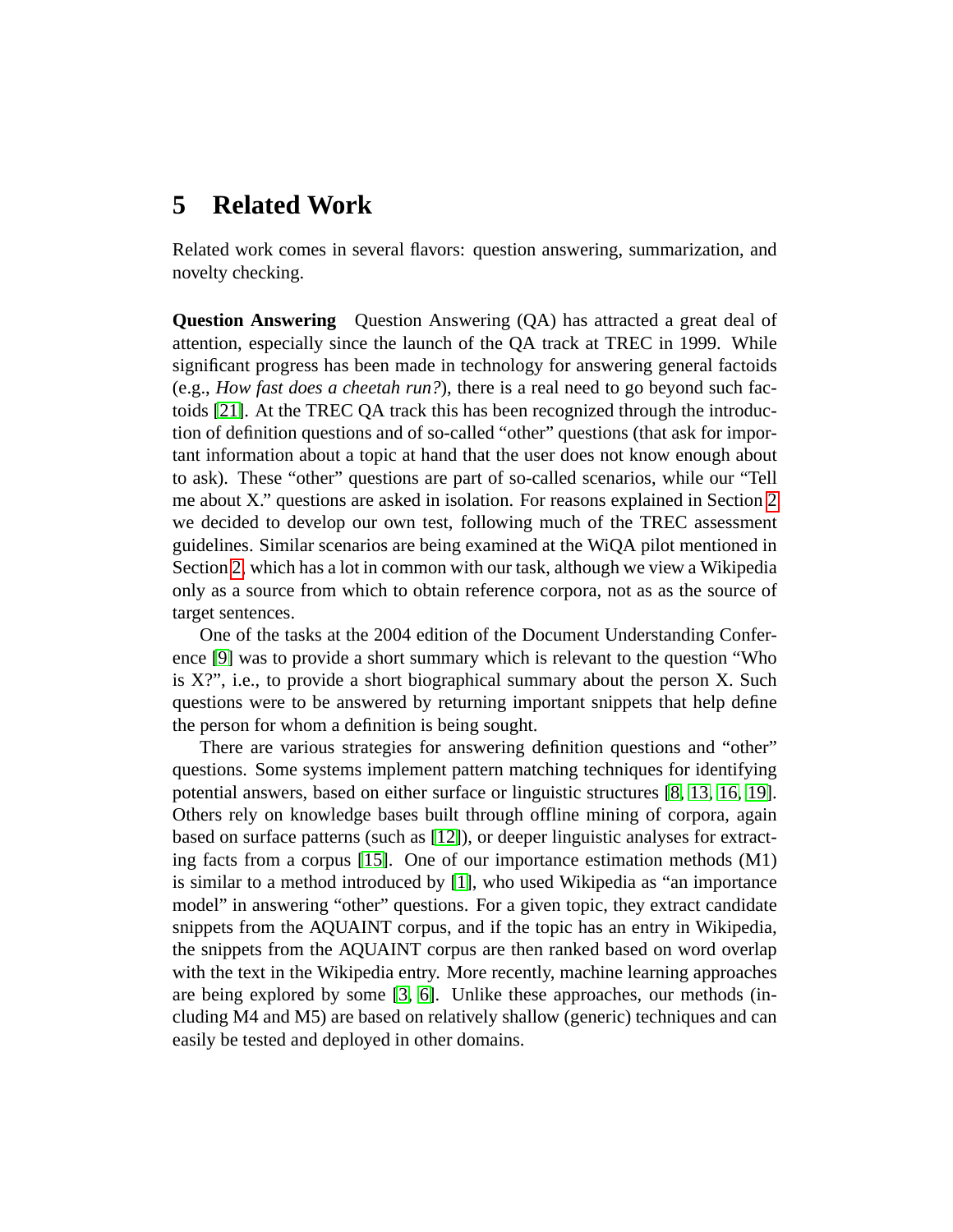**Summarization** The graph-based part of methods M3, M4, M5 is related to ideas from extractive summarization, particularly graph-based summarization techniques and feature-based biographical information extraction [\[11\]](#page-18-1). [\[10\]](#page-18-2) (LexRank) and [\[17\]](#page-19-2) (TextRank) introduced a graph-based method for ranking sentences based on their relevance to document summaries. Though the method as originally proposed is not appropriate for the task of identifying important descriptions, a modification of the method, combined with reference sources such as Wikipedia, can be usefully and effectively applied for our task. This usage of Wikipedia is similar to ideas discussed in [\[11\]](#page-18-1), but instead of explicitly generating highly specific occupation related lexical features, we use Wikipedia to generate reference corpora and leave the topic-related knowledge implicit.

**Novelty checking** Within the setting of the TREC Novelty track [\[20\]](#page-19-7), Allan et al. [\[2\]](#page-17-4) reviewed a number of methods for identifying relevant and novel sentences for a topic, which are mainly based on inter-sentence similarity measures. They showed that novelty detection largely depends on the quality of relevant sentence identification step. Though the ideas introduced there are directly relevant for the current work, our emphasis is on the estimation of importance which differentiates it from the more restricted novelty checking task.

## <span id="page-16-0"></span>**6 Conclusion**

We have presented a transparent schema for importance ranking that combines relevancy, aboutness, and an importance feature. Our focus was on methods for estimating importance features. Our main contribution is a combination of a corpus-based approach to capturing the knowledge encoded in sentences known to be important with a graph-based method for ranking sentences. Experimental evaluations show that this combination significantly improves over a number of competitive baselines.

Our best-performing methods require an auxiliary system that accurately predicts a category of a given entity. We are currently working on methods for doing just this from a sample description. Furthermore, we want to study the impact of the size of the corpora that capture knowledge about important facts. How large should the corpora be for our algorithm to be effective? How homogeneous should they be? Also, our overall sentence ranking schema has two other components besides an importance feature: "relevancy" and "aboutness." We also plan to investigate the impact of these components.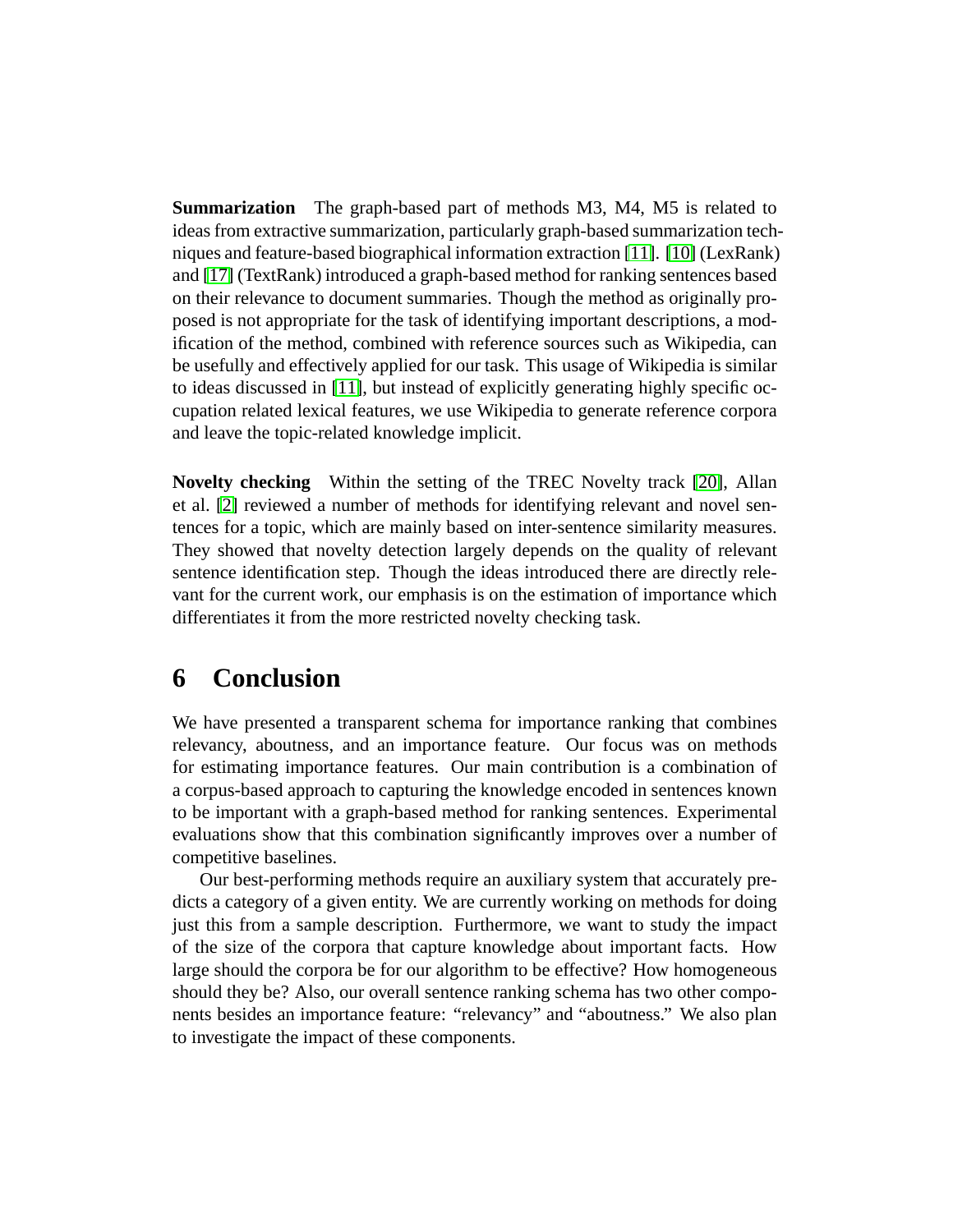Furthermore, we plan to experiment with more complex queries and more noisy data sets (instead of the AQUAINT collection).

Finally, in the context of Wikipedia, the method can be used to identify important sentences from an online source while editing or creating Wikipedia pages. We are investigating the use of our methods within the setting of the WiQA task at CLEF [\[14\]](#page-18-0).

# **7 Acknowledgements**

We are grateful to our referees for providing valuable feedback.

This research was supported by the Netherlands Organization for Scientific Research (NWO) under project number 220-80-001. In addition, De Rijke was supported by the Netherlands Organization for Scientific Research (NWO) under project numbers 017.001.190, 220-80-001, 264-70-050, 354-20-005, 612-13- 001, 612.000.106, 612.000.207, 612.066.302, 612.069.006, 612.069.006, 640.- 001.501, 640.002.501, and by the E.U. IST programme of the 6th FP for RTD under project MultiMATCH contract IST-033104.

# **References**

- <span id="page-17-2"></span>[1] D. Ahn, V. Jijkoun, G. Mishne, K. Muller, M. de Rijke, and S. Schlobach. ¨ Using Wikipedia at the TREC QA Track. In *Proceedings TREC 2004*, 2004.
- <span id="page-17-4"></span>[2] J. Allan, C. Wade, and A. Bolivar. Retrieval and novelty detection at the sentence level. In *In SIGIR '03: Proceedings of the 26th annual international ACM SIGIR conference on Research and development in information retrieval. ACM Press, 2003*, pages 314–321, 2003.
- <span id="page-17-3"></span>[3] I. Androutsopoulos and D. Galanis. A practically unsupervised learning method to identify single-snippet answers to definition questions on the web. In *HLT/EMNLP*, pages 323–330, 2005.
- <span id="page-17-0"></span>[4] AQUAINT. The AQUAINT Corpus of English News Text, 2002. URL: <http://www.ldc.upenn.edu/Catalog/docs/LDC2002T31/>.
- <span id="page-17-1"></span>[5] R. Bakeman and J. Gottman. *Observing interaction: An introduction to sequential analysis*. Cambridge University Press: New York, 1986.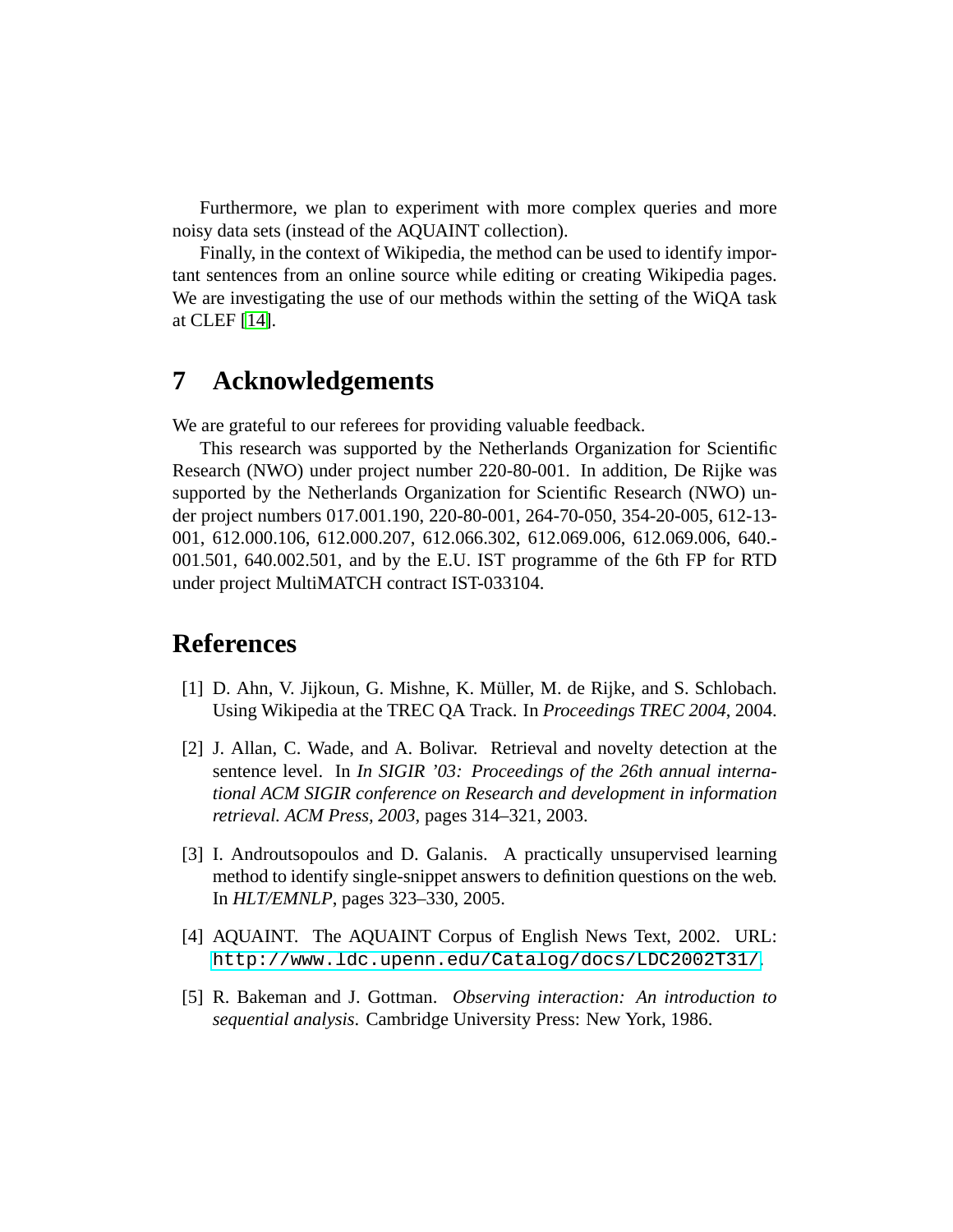- <span id="page-18-10"></span>[6] R. Barzilay and L. Lee. Catching the drift: Probabilistic content models, with applications to generation and summarization. In *HLT-NAACL 2004: Proceedings of the Main Conference*, pages 113–120, 2004.
- <span id="page-18-3"></span>[7] S. Brin and L. Page. The anatomy of a large-scale hypertextual Web search engine. *Computer Networks and ISDN Systems*, 30(1-7):107–117, 1998.
- <span id="page-18-5"></span>[8] T. Clifton and W. Teahan. Bangor at trec 2004: Question answering track. In *Proceedings TREC 2004*, 2004.
- <span id="page-18-4"></span>[9] DUC. Document Understanding Conference, 2005. URL: [http://](http://www-nlpir.nist.gov/projects/duc/) [www-nlpir.nist.gov/projects/duc/](http://www-nlpir.nist.gov/projects/duc/).
- <span id="page-18-2"></span>[10] G. Erkan and D. R. Radev. Lexrank: Graph-based lexical centrality as salience in text summarization. *J. Artif. Intell. Res. (JAIR)*, 22:457–479, 2004.
- <span id="page-18-1"></span>[11] E. Filatova and J. Prager. Tell me what you do and i'll tell you what you are: Learning occupation-related activities for biographies. In *HLT-NAACL*, pages 49–56, 2004.
- <span id="page-18-8"></span>[12] M. Fleischman, E. Hovy, and A. Echihabi. Offline strategies for online question answering: answering questions before they are asked. In *ACL '03: Proceedings of the 41st Annual Meeting on Association for Computational Linguistics*, pages 1–7. Association for Computational Linguistics, 2003.
- <span id="page-18-6"></span>[13] W. Hildebrandt, B. Katz, and J. Lin. Answering definition questions with multiple knowledge sources. In *HLT-NAACL*, pages 49–56, 2004.
- <span id="page-18-0"></span>[14] V. Jijkoun and M. de Rijke. Overview of WiQA 2006. In A. Nardi, C. Peters, and J. Vicedo, editors, *Working Notes CLEF 2006*, September 2006.
- <span id="page-18-9"></span>[15] V. Jijkoun, M. de Rijke, and J. Mur. Information extraction for question answering: Improving recall through syntactic patterns. In *Proceedings of the 20th International on Computational Linguistics (COLING 2004)*, 2004.
- <span id="page-18-7"></span>[16] H.-J. Lee, H.-J. Kim, and M.-G. Jang. Descriptive question answering in encyclopedia. In *Proceedings of the ACL Interactive Poster and Demonstration Sessions*, pages 21–24, Ann Arbor, Michigan, June 2005. Association for Computational Linguistics.